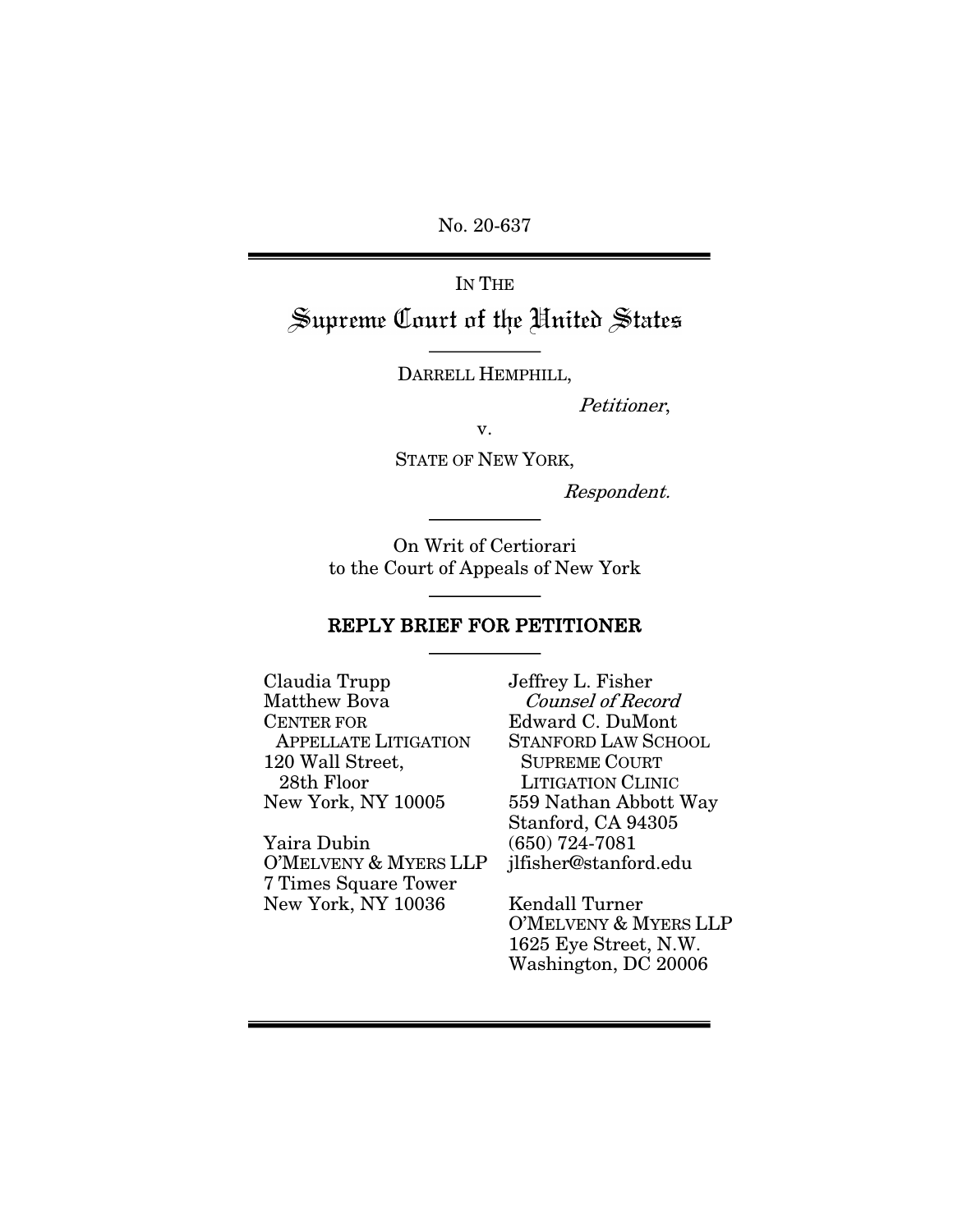# TABLE OF CONTENTS

| REPLY BRIEF FOR PETITIONER 1                                                                                    |
|-----------------------------------------------------------------------------------------------------------------|
| The State's arguments for avoiding the<br>I.                                                                    |
| A. Petitioner's federal claim is properly                                                                       |
| B. The introduction of Morris's allocution                                                                      |
| The admission of Morris's allocution<br>II.                                                                     |
| A. Morris's allocution was admitted<br>simply because petitioner's defense                                      |
| B. The Confrontation Clause does not<br>allow the admission of testimonial<br>hearsay simply because it becomes |
|                                                                                                                 |
| Waiver / equitable forfeiture 15<br>1.                                                                          |
| 2.<br>Case law regarding prophylactic                                                                           |
| 3.<br>"Integrity of the adversarial"                                                                            |
|                                                                                                                 |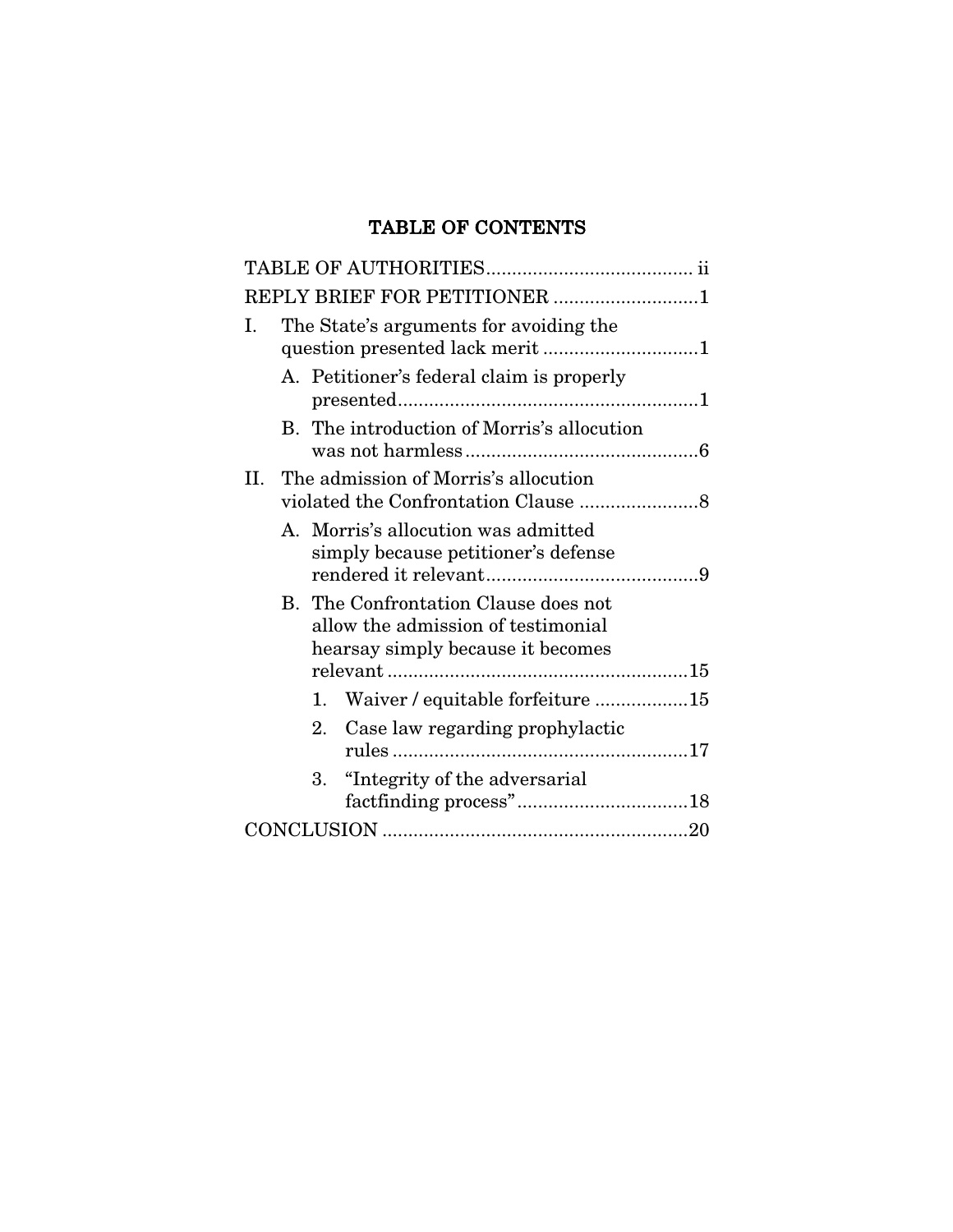# TABLE OF AUTHORITIES

# Cases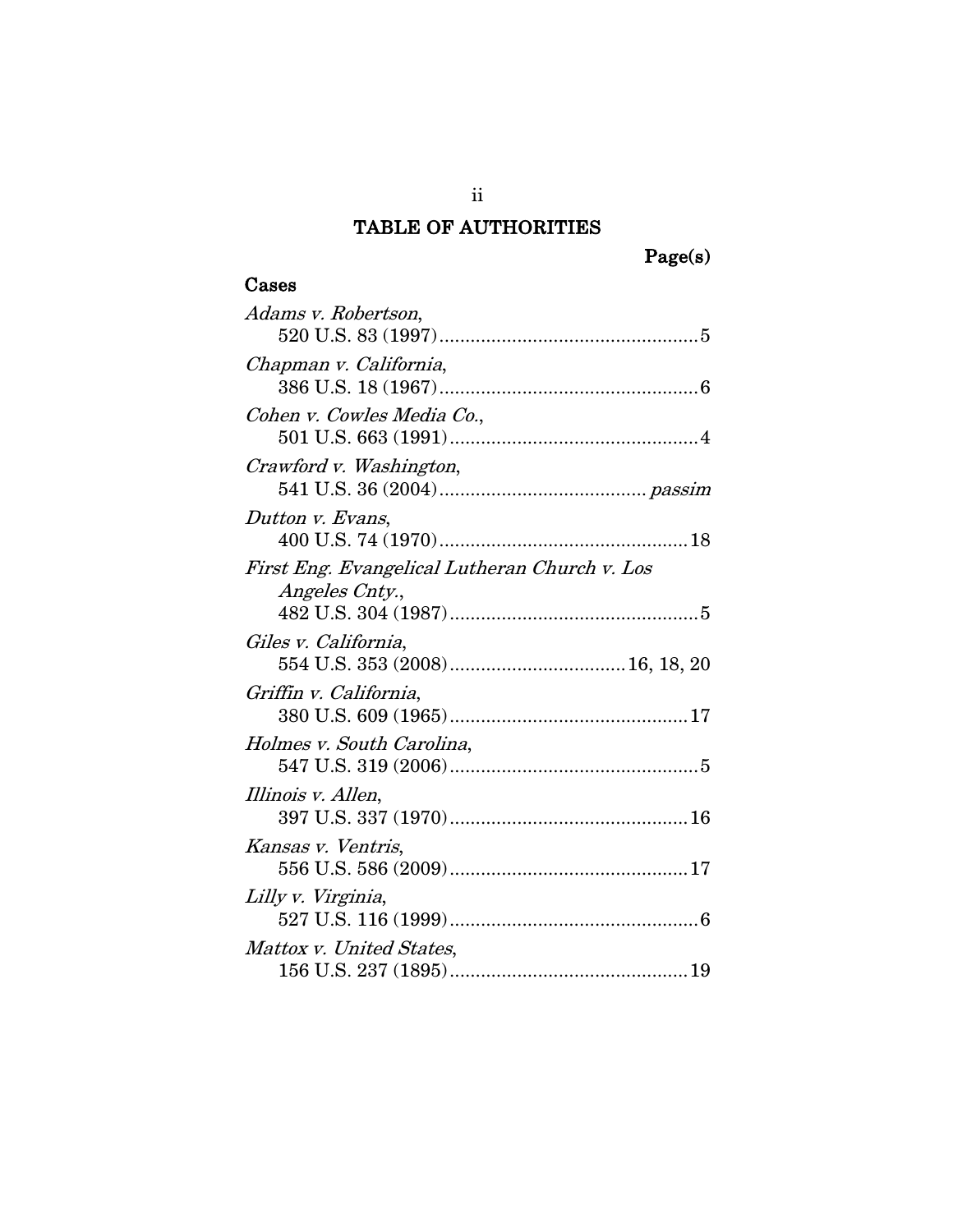| McDonnell v. United States,                                       |
|-------------------------------------------------------------------|
| Melendez-Diaz v. Massachusetts,                                   |
| Mitchell v. United States,                                        |
| Payton v. New York,                                               |
| People v. Abrams,                                                 |
| People v. Blakeney,                                               |
| People v. Cole,<br>873 N.Y.S.2d 603 (App. Div. 2009) 10           |
| People v. Fardan,                                                 |
| People v. Hodges,<br>654 N.Y.S.2d 279 (Sup. Ct. 1997), aff'd, 692 |
| People v. Massie,<br>809 N.E.2d 1102 (N.Y. 2004) 3, 9, 11         |
| People v. Moses,                                                  |
| People v. Reid,<br>971 N.E.2d 353 (N.Y. 2012)3, 4, 9, 13, 14      |
| Pointer v. Texas,                                                 |
| Raley v. Ohio,                                                    |
| Riley v. California,                                              |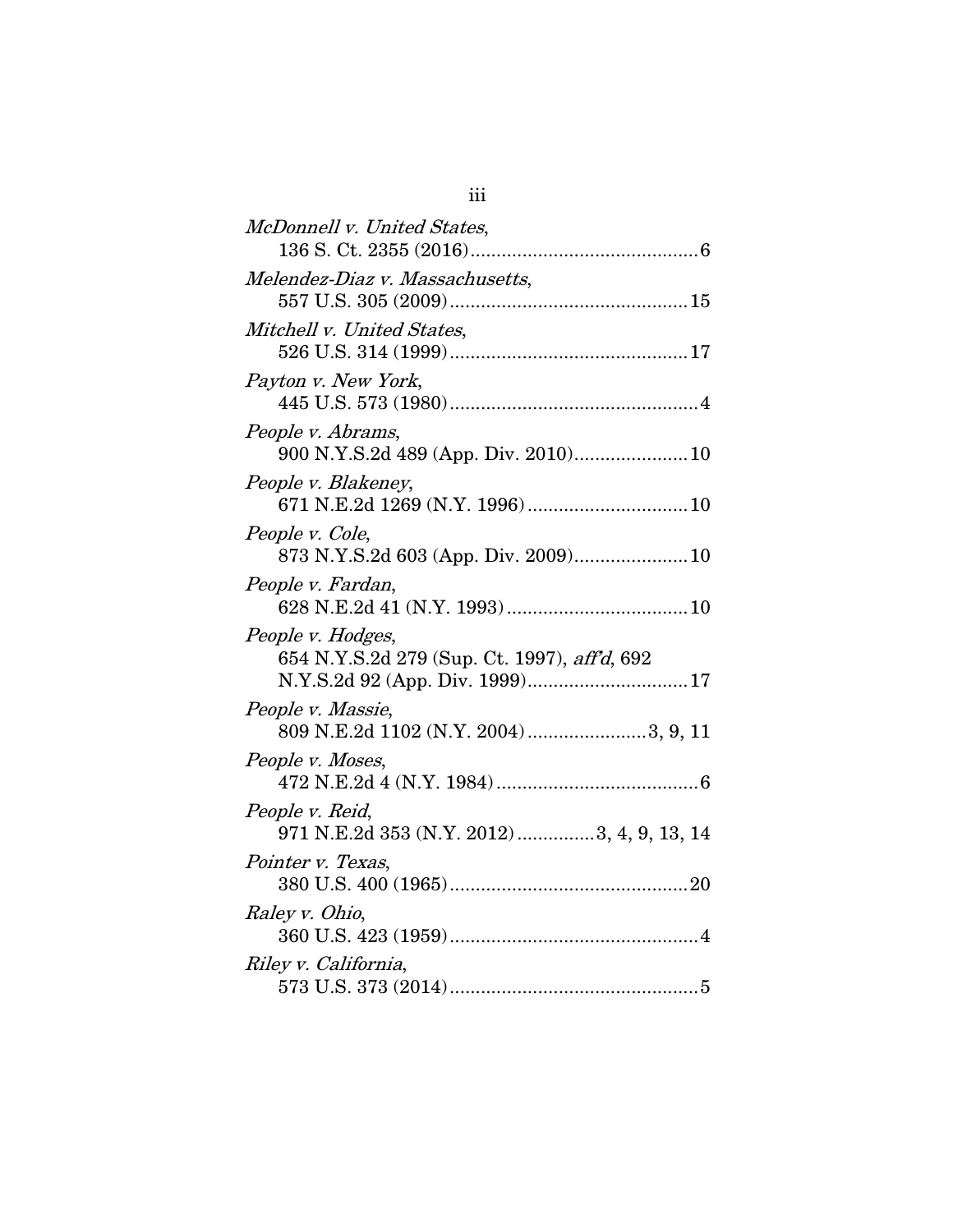| Tennessee v. Street,       |  |
|----------------------------|--|
|                            |  |
| United States v. Robinson, |  |
| United States v. Young,    |  |
| Webb v. Webb,              |  |

# Constitutional Provisions

| U.S. Const., amend VI, Confrontation |  |
|--------------------------------------|--|
|                                      |  |

# Other Authorities

| Blackstone, William, <i>Commentaries on</i>       |  |
|---------------------------------------------------|--|
|                                                   |  |
| Hale, Matthew, <i>History and Analysis of</i>     |  |
| the Common Law of England (1713)19                |  |
| New York State Unified Court System, Guide to     |  |
|                                                   |  |
| Wright, Charles Alan et al., Federal Practice and |  |
|                                                   |  |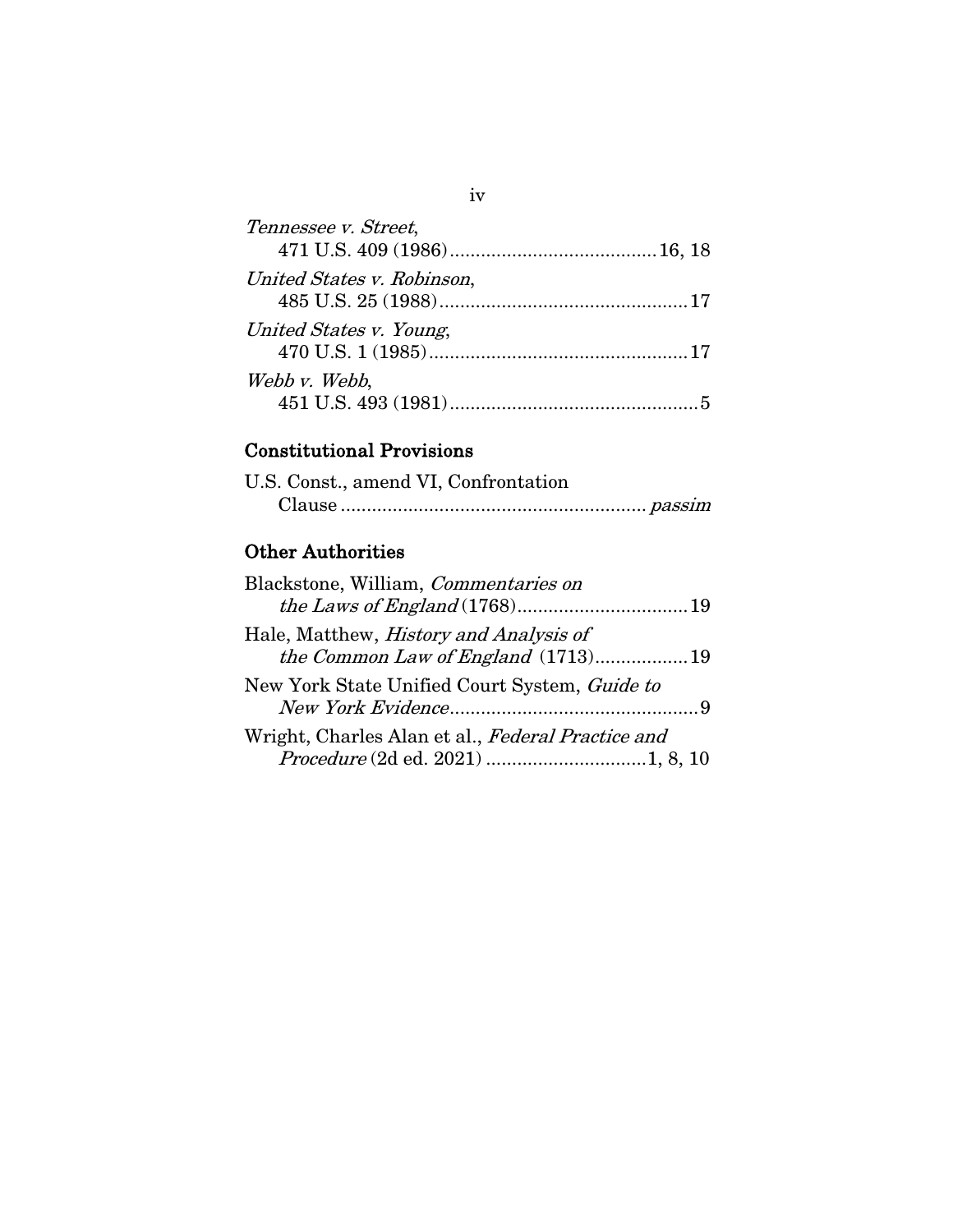#### REPLY BRIEF FOR PETITIONER

Try as it may, the State is unable to defend the decision below. The procedural objections the State raises were thoroughly aired at the certiorari stage and have no more purchase now. The State's merits arguments, in turn, ignore the real reason why the trial court admitted Morris's allocution—not because defense counsel engaged in any impropriety, but because petitioner contended (quite plausibly) that Morris "was, in fact, the actual shooter." J.A. 184 (trial court ruling). Simply put, the "opening the door" principle the State invoked is a state evidentiary rule of "expanded relevance." 21 Charles Alan Wright et al., Federal Practice and Procedure § 5039.1 & n.2 (2d ed. 2021). Whatever the merit of that principle in other contexts, it cannot override the Confrontation Clause's bar against introducing testimonial hearsay.

Indeed, arguing that someone else did it is as old as criminal law itself. Yet the State freely admits that the rule the state courts applied "falls completely outside any discussion of historical exceptions, or treatises relating to the Confrontation Clause's evidentiary scope as understood by the Framers." Resp. Br. 32. This is a telling admission. The Confrontation Clause establishes indispensable requirements for admitting testimonial evidence against the accused: the declarant's presence and an opportunity for cross-examination. Neither the State nor New York courts may second-guess the Clause's rule of exclusion when those requirements are not met—least of all on the ground that "the adversarial factfinding process," *id.* 31, would supposedly be better served by suspending the rule.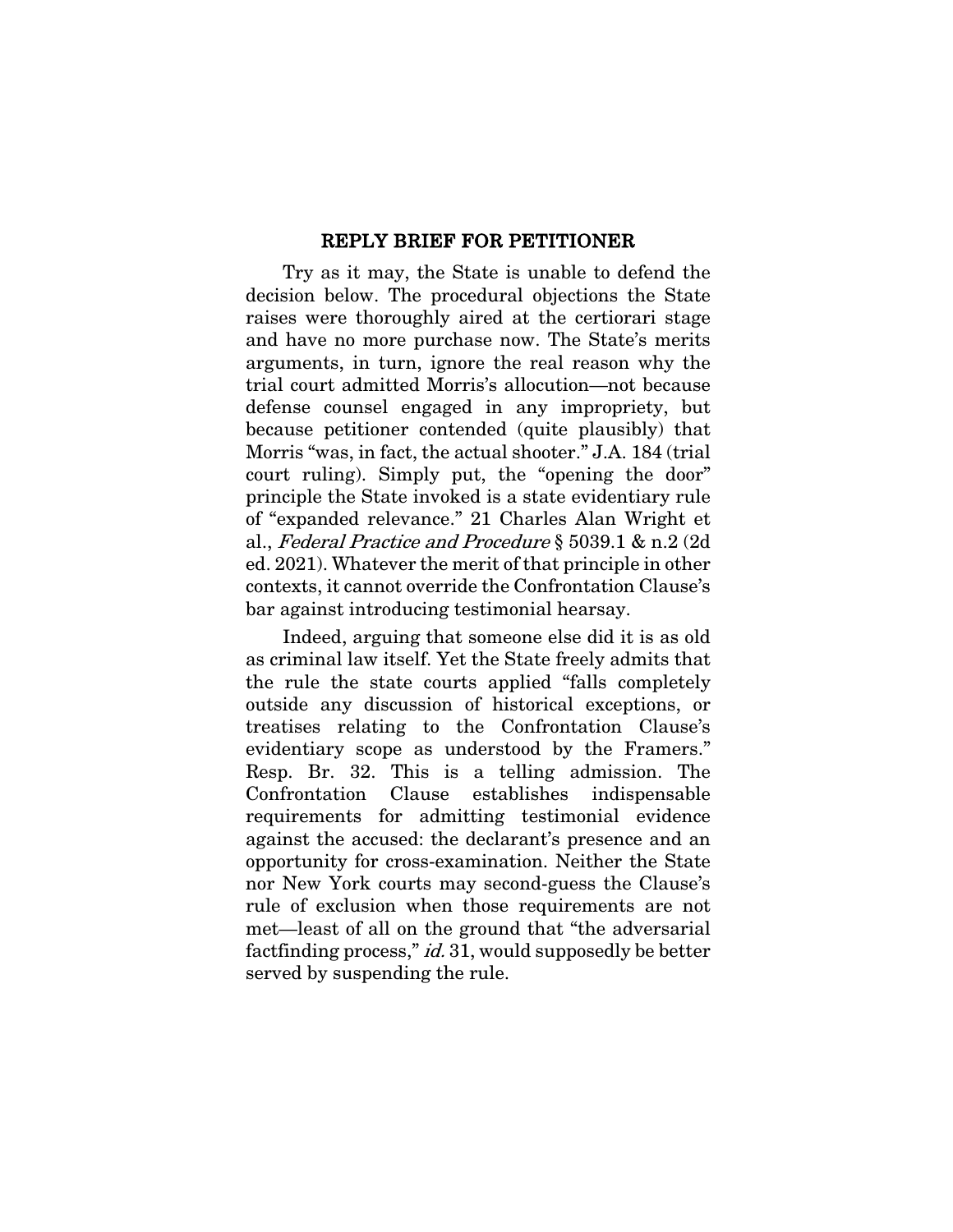### I. The State's arguments for avoiding the question presented lack merit.

The State makes two attempts to divert the Court's attention from the question it granted certiorari to resolve. Neither attempt succeeded at the certiorari stage, and neither succeeds now.

### A. Petitioner's federal claim is properly presented.

The State first reprises its contention that petitioner's Sixth Amendment claim is not properly presented. Compare Resp. Br. 17-23 with BIO 8-15. This contention fails for two independent reasons: Petitioner clearly argued throughout the state courts that admitting Morris's allocution would violate the Confrontation Clause, and the state courts indisputably considered and rejected the claim.

1. In the trial court, petitioner objected that the introduction of Morris's allocution would be a "Crawford violation" because petitioner would be "deprived of the opportunity to examine Mr. Morris." J.A. 160. The court, however, "granted the People's application" to admit the statement, reasoning that petitioner "had opened the door to the otherwise inadmissible Crawford evidence by implicating Morris as the shooter through his opening statement and cross-examinations." BIO 4; see J.A. 182-86.

At both stages of appeal, petitioner dedicated large sections of his briefs to reprising his argument that admitting Morris's allocution violated the Confrontation Clause. See BIO App. 107-13, 360-64 (Appellate Division briefing); J.A. 382-89, 403-06 (Court of Appeals briefing). Echoing the trial court's ruling, the State responded that "this case invites the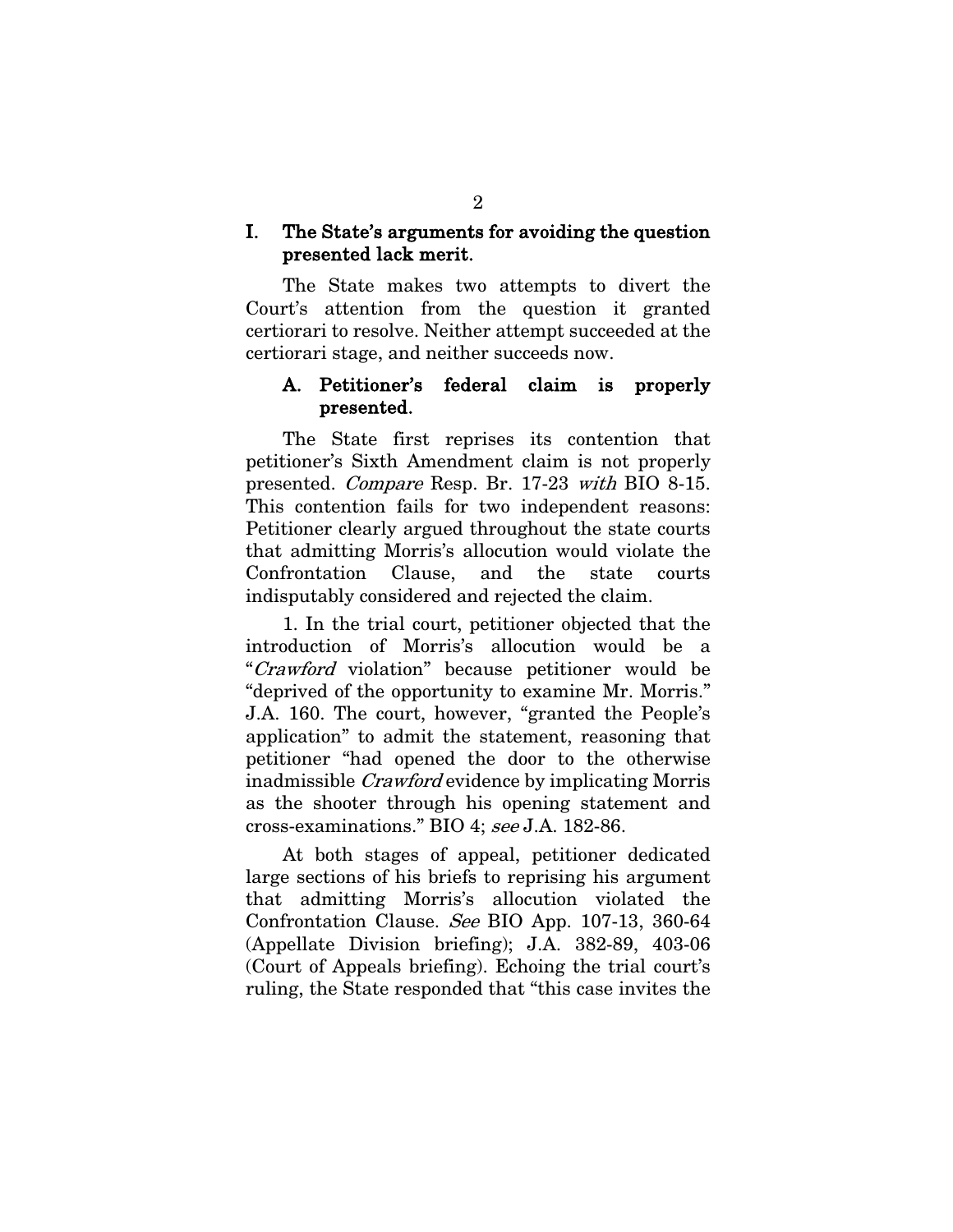same result as [People v.] Reid, [971 N.E.2d 353 (N.Y. 2012)]," in which the New York Court of Appeals held that the accused "opens the door" to the admission of testimonial hearsay when he advances a defense at trial that the hearsay would purportedly rebut. BIO App. 427; see also id. 218-30, 422-30. Petitioner had no obligation to preserve any particular reply to the State's *response* to his federal claim. Regardless, petitioner directly disputed that a defendant, under the circumstances here, can open the door to evidence that is otherwise inadmissible under the Confrontation Clause. Specifically, petitioner argued that a defendant cannot lose his right under Crawford to exclude testimonial hearsay simply by "advancing an argument that makes otherwise inadmissible evidence relevant." J.A. 386-88. That is precisely the argument he makes now.

Nothing about New York procedure complicates this straightforward analysis. The State suggests the Court of Appeals lacked the power to consider in this case whether it correctly held in Reid that defendants may open the door to evidence otherwise barred by the Confrontation Clause. Resp. Br. 22. But in the only case the State cites for this procedural proposition, the defendant never advanced any federal basis at all for excluding the evidence at issue before the case reached the New York Court of Appeals. See People v. Massie, 809 N.E.2d 1102, 1105 n.3 (N.Y. 2004). Here, petitioner argued all along that admitting Morris's allocution violated the Confrontation Clause, and he directly urged the New York Court of Appeals to refrain from applying Reid. J.A. 385-88.

2. Even if there had been deficiencies in petitioner's argumentation below, it would not matter.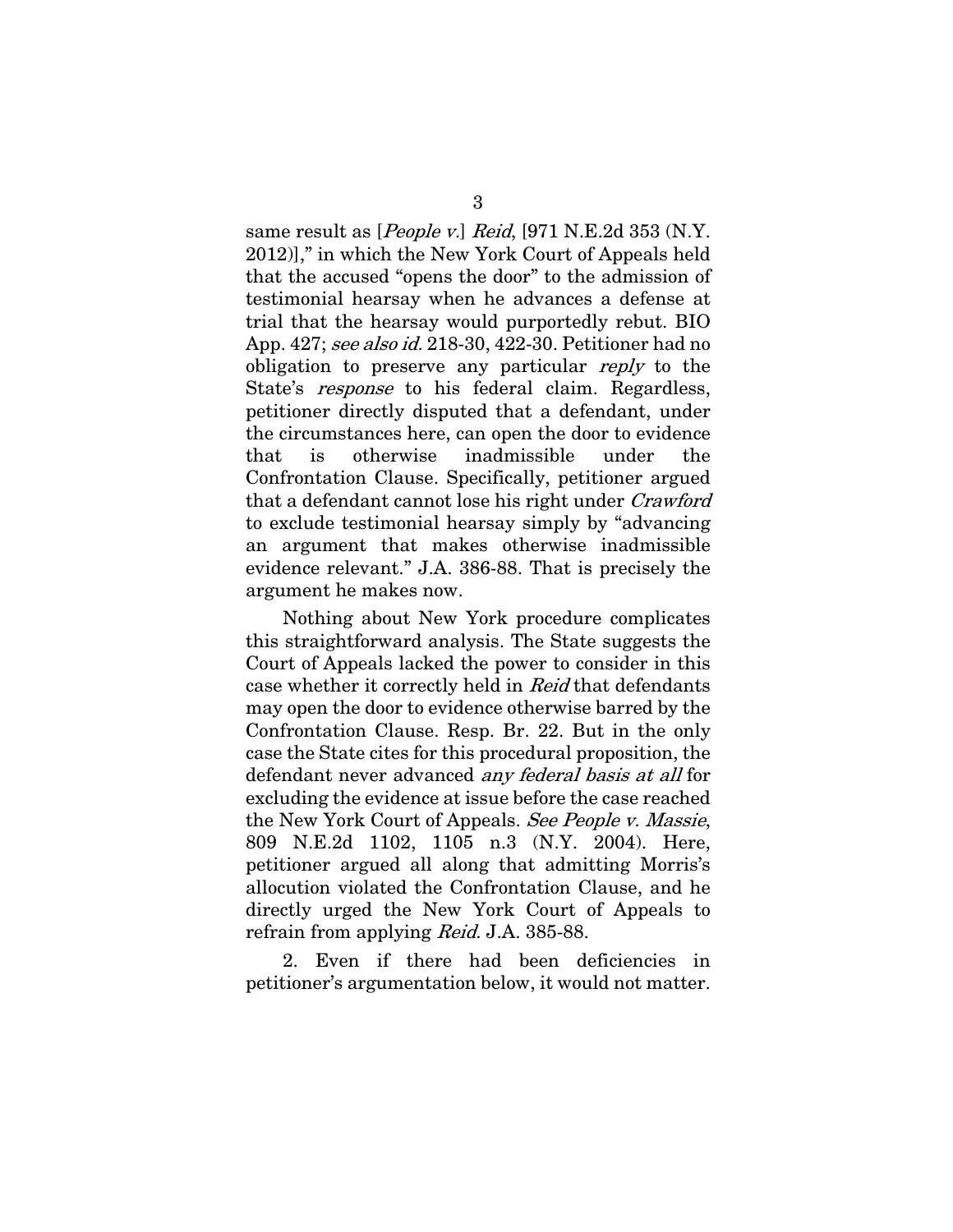"There can be no question as to the proper presentation of a federal claim when the highest state court passes on it." Raley v. Ohio, 360 U.S. 423, 436 (1959); see also, e.g., Cohen v. Cowles Media Co., 501 U.S. 663, 666-67 (1991); Payton v. New York, 445 U.S. 573, 582 n.19 (1980). Such is the case here.

As part of its terse decision, the New York Court of Appeals held that the trial court did not err in "admitting evidence that [Morris] pled guilty to possessing a firearm other than the murder weapon." Pet. App. 2a. While this holding does not directly reference the Sixth Amendment, petitioner's only argument for excluding the allocation was that its introduction violated the Confrontation Clause. Accordingly, there can be no doubt that the Court of Appeals concluded—consistent with the Appellate Division's decision, see Pet. App. 16a-17a—that admitting Morris's testimonial plea allocution did not violate the Confrontation Clause because petitioner opened the door under Reid.

The State tries to distinguish the question whether *Reid* controlled the outcome below from the question whether Reid was correctly decided, insisting that the state courts never considered the latter question. Resp. Br. 17-18. This contention misses the mark too. The state courts were able to reject petitioner's federal claim only by applying Reid to the facts of this case. The decision below thus necessarily rests on the premise that defendants can open the door to the introduction of evidence that is otherwise barred by the Confrontation Clause. It is that necessary legal premise, as applied to this case, that petitioner challenges here. There is no doubt, therefore, that the New York Court of Appeals passed on the claim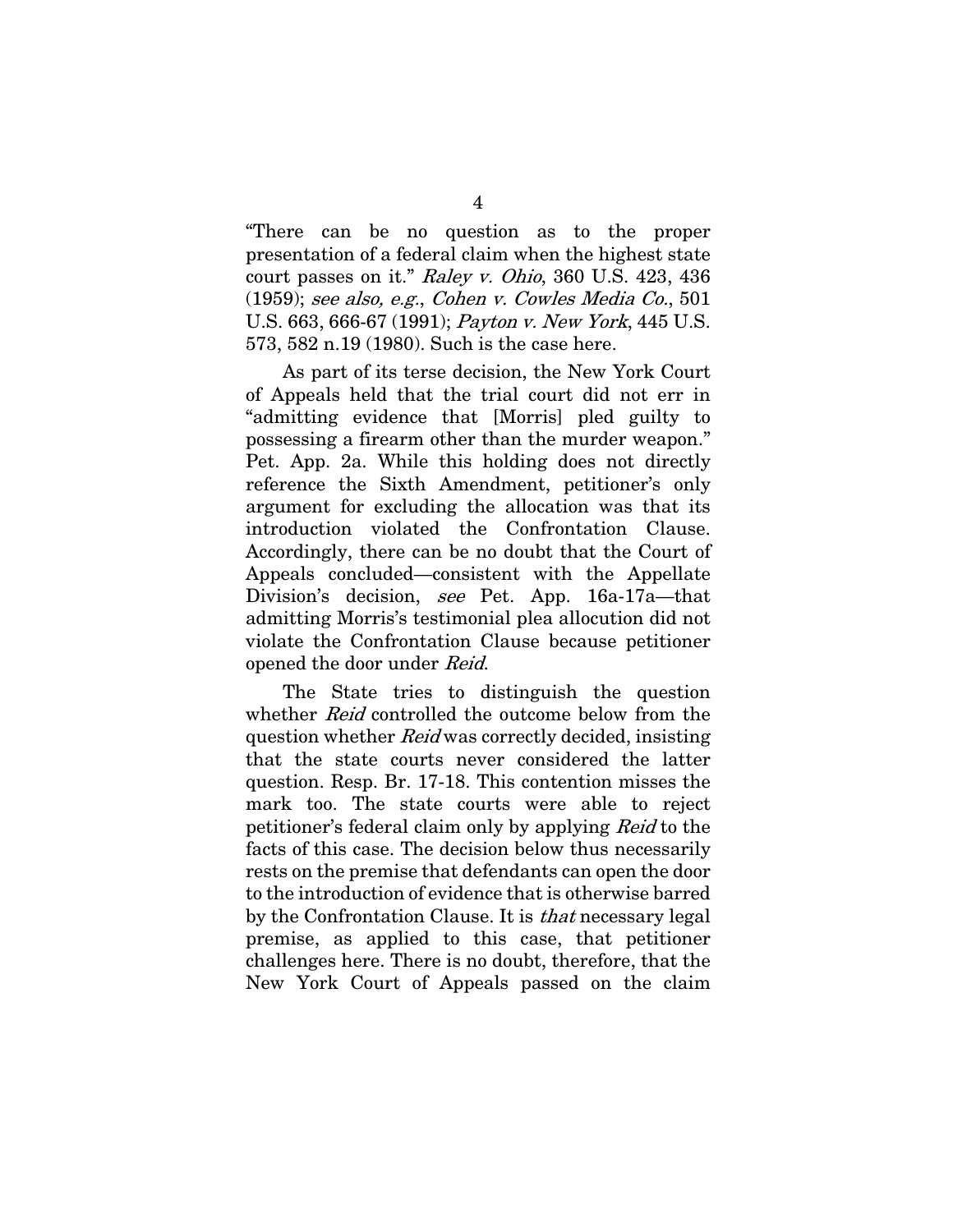petitioner advances here. See, e.g., Holmes v. South Carolina, 547 U.S. 319 (2006); Resp. Br. 18-24, Holmes v. South Carolina, 547 U.S. 319 (2006) (No. 04-1327) (resolving question presented even though respondent faulted petitioner for failing to challenge precedent the state high court had applied); First Eng. Evangelical Lutheran Church v. Los Angeles Cnty., 482 U.S. 304, 313 n.8 (1987) (resolving question presented in parallel situation because the state court "considered and decided the constitutional claim").<sup>1</sup>

The State's citation to Adams v. Robertson, 520 U.S. 83 (1997), does not suggest otherwise. In that case, the state high court "did not expressly address the question on which the Court granted certiorari." Id. at 86 (emphasis added). As just explained, the converse is true here; the New York appellate courts expressly rejected petitioner's claim, grounded in the Confrontation Clause, that the trial court erred in admitting Morris's allocution. The state courts thus plainly had "occasion to consider" the federal question presented here—which is the whole point of the "pressed or passed upon" requirement. Id. at 90; see also Webb v. Webb, 451 U.S. 493, 501 (1981).

<sup>&</sup>lt;sup>1</sup> Contrary to the State's argument (Resp. Br. 21 n.7), Riley v. California, 573 U.S. 373 (2014), is another case comparable to this one. The defendant in that case argued in the California Supreme Court only that that court's recent decision allowing warrantless searches of cell phones incident to arrest did not apply—not that the recent decision itself was erroneous. See Pet. for Rev. 19, People v. Riley, No. S209350 (Mar. 13, 2013). That California in that case did not challenge the propriety of this Court's resolving the question presented, see Resp. Br. 21 n.7, only underscores the weakness of the State's argument here.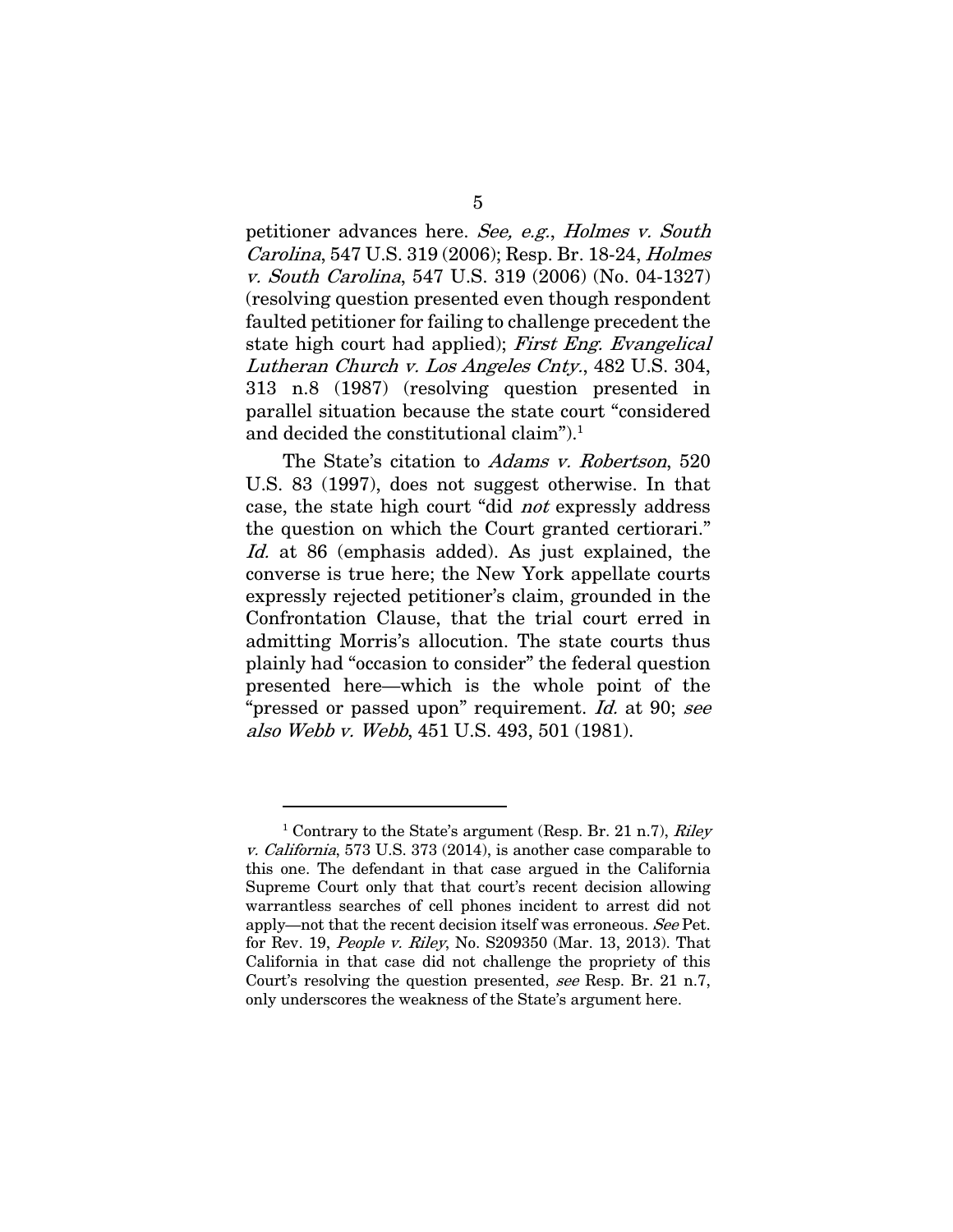#### B. The introduction of Morris's allocution was not harmless.

The State also contends that "any error" in the admission of Morris's allocution was harmless. Resp. Br. 49. Although this Court's "general custom" is to leave harmless-error analyses for lower courts to conduct on remand, Lilly v. Virginia, 527 U.S. 116, 139 (1999), it has sometimes addressed such issues in the first instance. See, e.g., McDonnell v. United States, 136 S. Ct. 2355, 2375 (2016). If the Court were to do so here, it would readily find that Morris's allocution so obviously played a role in securing petitioner's conviction that it cannot have been harmless.

The key issue in petitioner's trial was who fired the shot that killed the victim. Several eyewitnesses identified Morris ("who does not resemble [petitioner]") as the shooter, and certain physical evidence supported that conclusion. Pet. App. 23a (Manzanet-Daniels, J., dissenting); see also Petr. Br. 5-6; Resp. Br. 4-6. The accomplice, Ronnell Gilliam, claimed at trial that petitioner was the shooter. But this testimony constituted a change from his initial account *agreeing* with the other eyewitnesses that the perpetrator was actually Morris. Pet. App. 4a (Fahey, J., dissenting). And even apart from that about-face, the jury was required to consider his accomplice testimony with a "suspicious eye"—all the more so because it was given to "receive lenient treatment" from the State. People v. Moses, 472 N.E.2d 4, 7 (N.Y. 1984); see also Tr. 1695-97 (jury instruction); Amicus Br. of Innocence Project & Innocence Network 3-14.

Against this backdrop, the notion that Morris's allocution was "harmless beyond a reasonable doubt," Chapman v. California, 386 U.S. 18, 24 (1967), is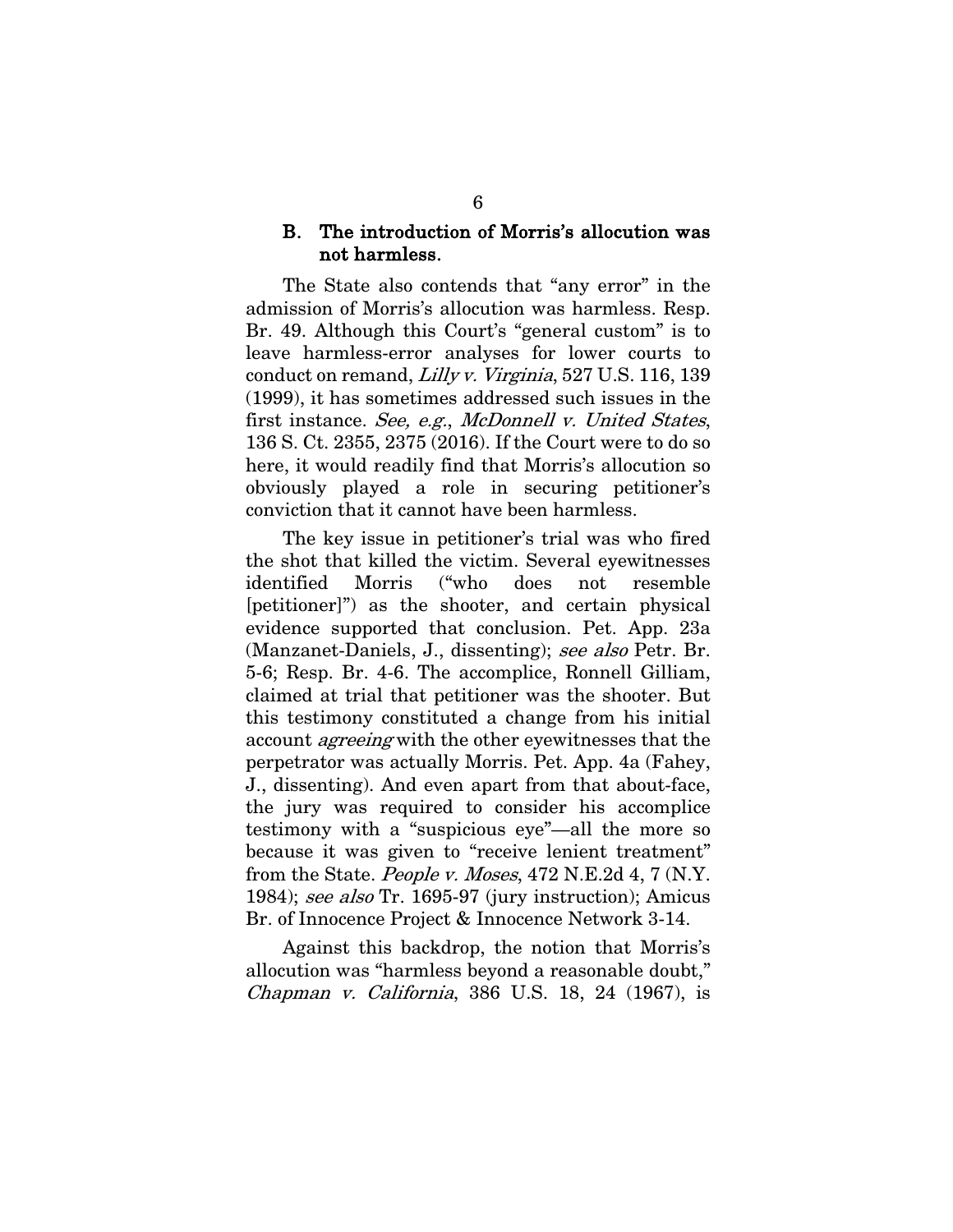fanciful. The allocution was an ex parte statement from the alternative suspect of the shooting purporting to exonerate himself. Worse yet, it was presented with a formalized imprimatur of truth, even though there were very serious reasons to doubt its veracity. See Petr. Br. 22-24. It is undoubtedly possible—indeed, highly probable—that the jury relied on the allocution to reach its verdict.

The State insists that there was "substantial independent evidence of petitioner's guilt." Resp. Br. 49. Of course, that is not the standard for upholding a conviction in the face of constitutional error. Even so, the State's contention is incorrect on its own terms. The State focuses on the fact that a blue sweater found in Gilliam's apartment contained petitioner's DNA. Id. 5-6. But Gilliam was petitioner's cousin; there was nothing inherently suspicious about the presence of the sweater in his apartment. Nor did a single eyewitness identify the sweater as the garment the shooter wore. Pet. App. 24a & n.4 (Manzanet-Daniels, J., dissenting). Neither did any forensic testing link the sweater to the crime.<sup>2</sup>

Indeed, the State's own theory of the sweater's centrality does not add up. The State points to

<sup>2</sup> The State says that "[n]o testing [for gunpowder] was conducted." Resp. Br. 6 n.4. But the state laboratory performed forensic tests of fibers and metal particles on the sweater to see if it could be linked to a gun and found "no residue consistent with the discharge of a firearm." Tr. 1113; see also id. 1107, 1110-12. Nor did an analyst's "visual examination" of the sweater find any gunpowder. Id. 1119-20. And if the reason for sending the sweater for testing was really that the detective thought from the beginning that it "smelled of burnt gunpowder," Resp. Br. 6 & n.4, the State never explains why it did not use, or later send the sweater to, a lab that could perform all of the right tests.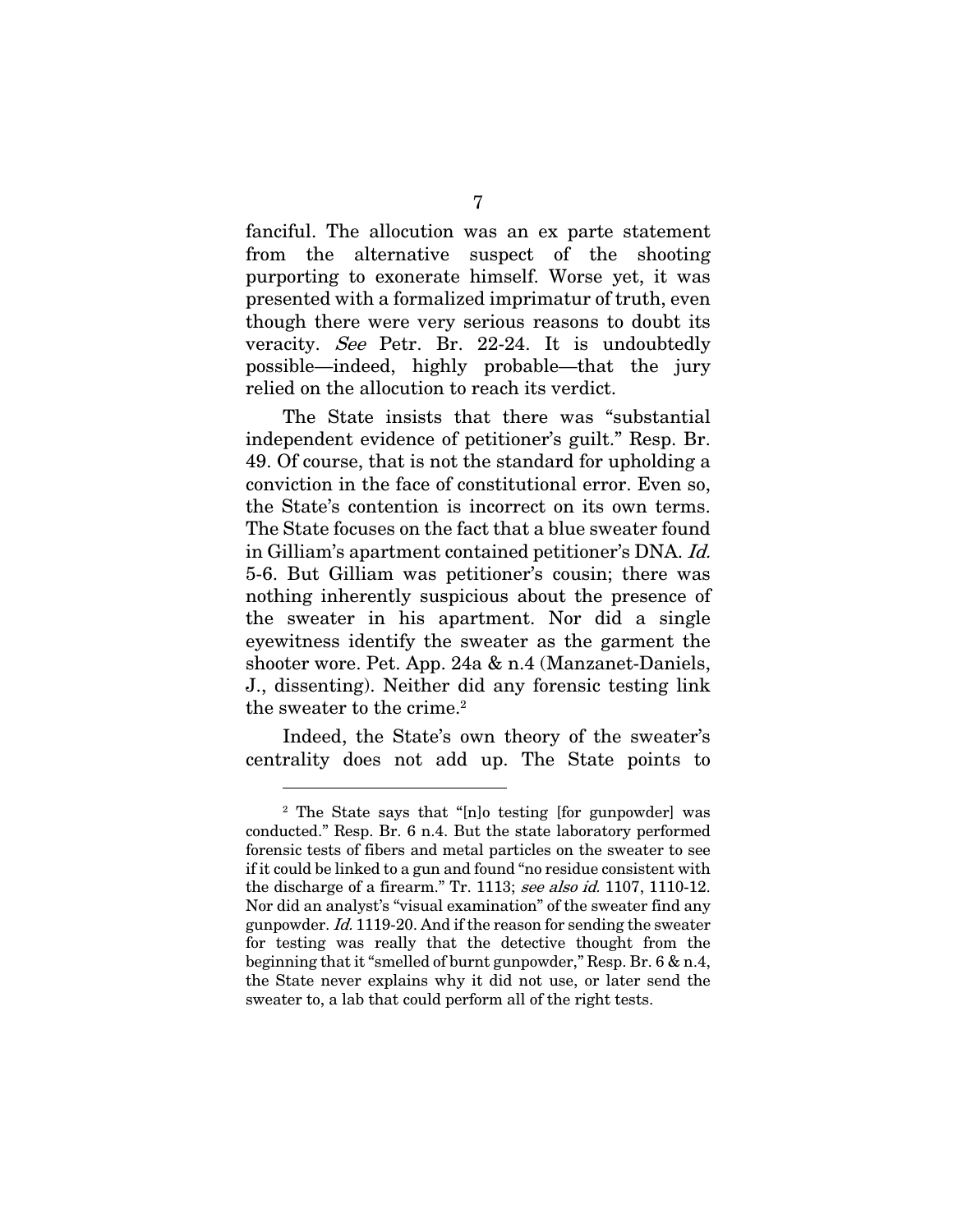eyewitness claims that the shooter had "a tattoo" on his "forearm." Resp. Br. 4; BIO 2. Yet petitioner's only tattoo is on his "upper right shoulder." Tr. 988-89. And if petitioner had been wearing the blue sweater, its long sleeves would have covered up his tattoo, even if they were rolled up around his elbows.

If ever the improper introduction of testimonial hearsay might have affected a verdict, the admission of Morris's allocution did. The confrontation error here entitles petitioner to a new trial.

### II. The admission of Morris's allocution violated the Confrontation Clause.

The State's arguments on the merits are no more persuasive. The New York courts held that Morris's allocution was admissible because petitioner "opened the door" to its introduction. Pet. App. 16a; see also J.A. 184-85. As the opening brief noted (at 3), the phrase "opening the door" is "notoriously imprecise" so much so that learned commentators have remarked that "it would be no great loss if the phrase 'opening the door' disappeared from the lexicon of evidence law." 21 Charles Alan Wright et al., Federal Practice and Procedure §§ 5039, 5039.1 (2d ed. 2021); see also Resp. Br. 37 (using the phrase indistinctly). Despite this imprecision, it is clear that "opening the door," as employed in this case, is an evidentiary rule of expanded relevance. That is, the rule allows a party to introduce evidence, even if otherwise inadmissible, to contradict a submission or argument the opponent has advanced. Whatever the merit of applying that principle to allow the introduction of evidence otherwise inadmissible on hearsay or other evidentiary grounds, it is not a legitimate basis for superseding the constitutional right to confrontation.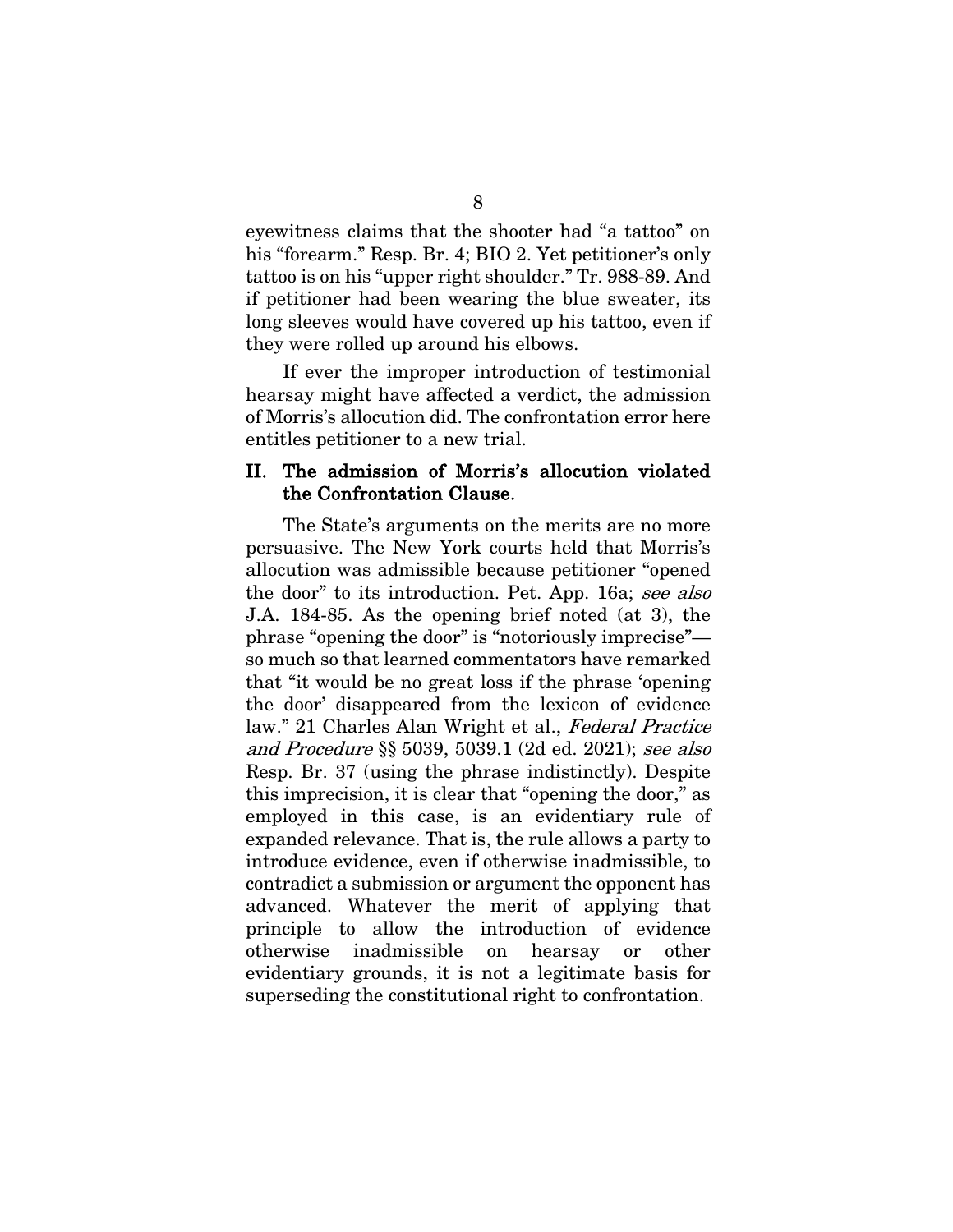# A. Morris's allocution was admitted simply because petitioner's defense rendered it relevant.

According to the State, New York's "opening the door" rule is not necessarily an "evidentiary" rule at all. Resp. Br. 31. As the State now puts it, the concept is "better understood" in a case like this as a "procedural rule" that provides a remedy for presenting "inadmissible" evidence or for other "improper" conduct at trial.  $Id.$  15, 31, 46, 48. The State's argument mangles New York law and bears no relation to what transpired below.

1. "Opening the door" is one of New York's "rules of evidence." New York State Unified Court System, Guide to New York Evidence 1.01; see also id. 4.08. <sup>3</sup> To determine whether a party has opened the door, courts consider: "'whether, and to what extent, the evidence or argument said to open the door is incomplete and misleading, and what if any otherwise inadmissible evidence is reasonably necessary to correct the misleading impression.'" People v. Reid, 971 N.E.2d 353, 357 (N.Y. 2012) (quoting People v. Massie, 809 N.E.2d 1102, 1105 (N.Y. 2004)).

Nothing about this two-part test turns on introducing inadmissible evidence or making an improper argument. To be sure, the opening-the-door rule can be triggered by "misleading" evidence. Massie, 809 N.E.2d at 1105. But New York courts use the term "misleading" simply to mean that the defendant's evidentiary submission or argumentation is "*in conflict* with the [otherwise] precluded evidence."

<sup>&</sup>lt;sup>3</sup> The Guide is available at https://perma.cc/TJT8-G66H; see also Petr. Br. 36 n.6.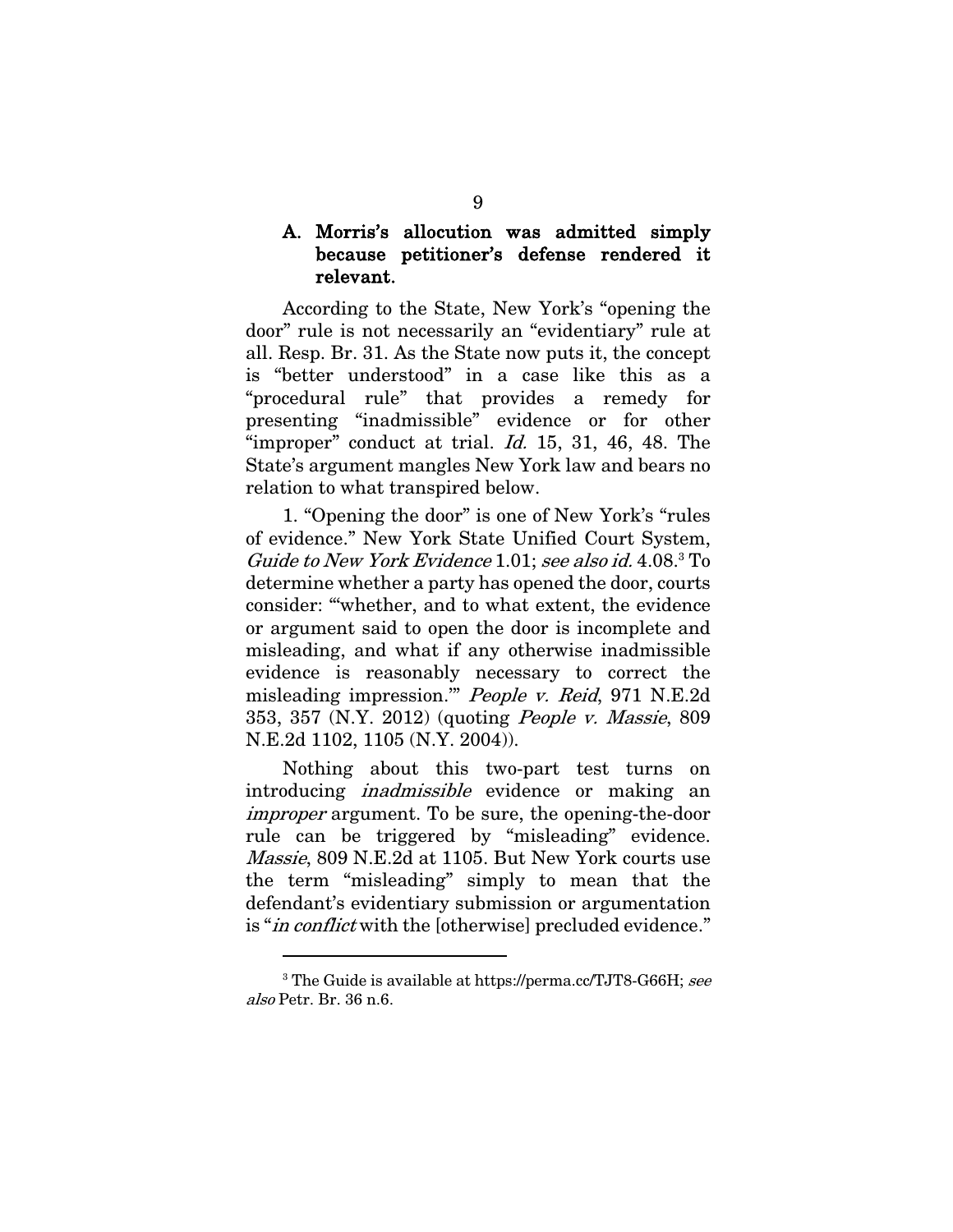People v. Fardan, 628 N.E.2d 41, 45 (N.Y. 1993) (emphasis added); see also People v. Blakeney, 671 N.E.2d 1269, 1270 (N.Y. 1996); Petr. Br. 17. 4

In other words, New York courts—like courts in other jurisdictions—often use the term "opening the door" to denote nothing more than "expanded relevance." 21 Wright,  $\text{supra } \S 5039.1 \& \text{n.2.}$  "[A]s the parties offer relevant evidence to prove their cases, each bit of evidence opens up new avenues of refutation and confirmation . . . beyond those consequential facts expressed in the pleadings." Id. The opening-the-door rule allows the introduction of that newly relevant evidence to meet the other side's

<sup>4</sup> The State protests that New York courts do not deem evidence "misleading" every time "the defense tries merely to contradict the People's theory of the case." Resp. Br. 47. There are, however, many New York cases where contradiction was enough. See, e.g., People v. Abrams, 900 N.Y.S.2d 489, 492-93 (App. Div. 2010) (otherwise inadmissible evidence of defendant's gang affiliation admitted because defendant testified he frequently changed his residence because he was threatened by gang members); People v. Cole, 873 N.Y.S.2d 603, 604 (App. Div. 2009) (otherwise inadmissible pretrial identification admitted because defendant introduced evidence that a different eyewitness failed to identify him in photo array); Fardan, 628 N.E.2d at 44-45 (otherwise inadmissible prior conviction admitted because defendant's witness testified that he had been "a nonviolent type of individual, by and large . . . throughout his life"); see also Amicus Br. of Bronx Defenders et al. 8-12 (describing other scenarios based on experience of public defenders in New York). Insofar as the State offers a couple of counterexamples, Resp. Br. 47, they demonstrate only that the opening-the-door principle is so impressionistic that it can be applied erratically. Where the right to confrontation is at stake, such unpredictability is a vice, not a virtue. See Crawford v. Washington, 541 U.S. 36, 63 (2004); Amicus Br. of NACDL 7-9.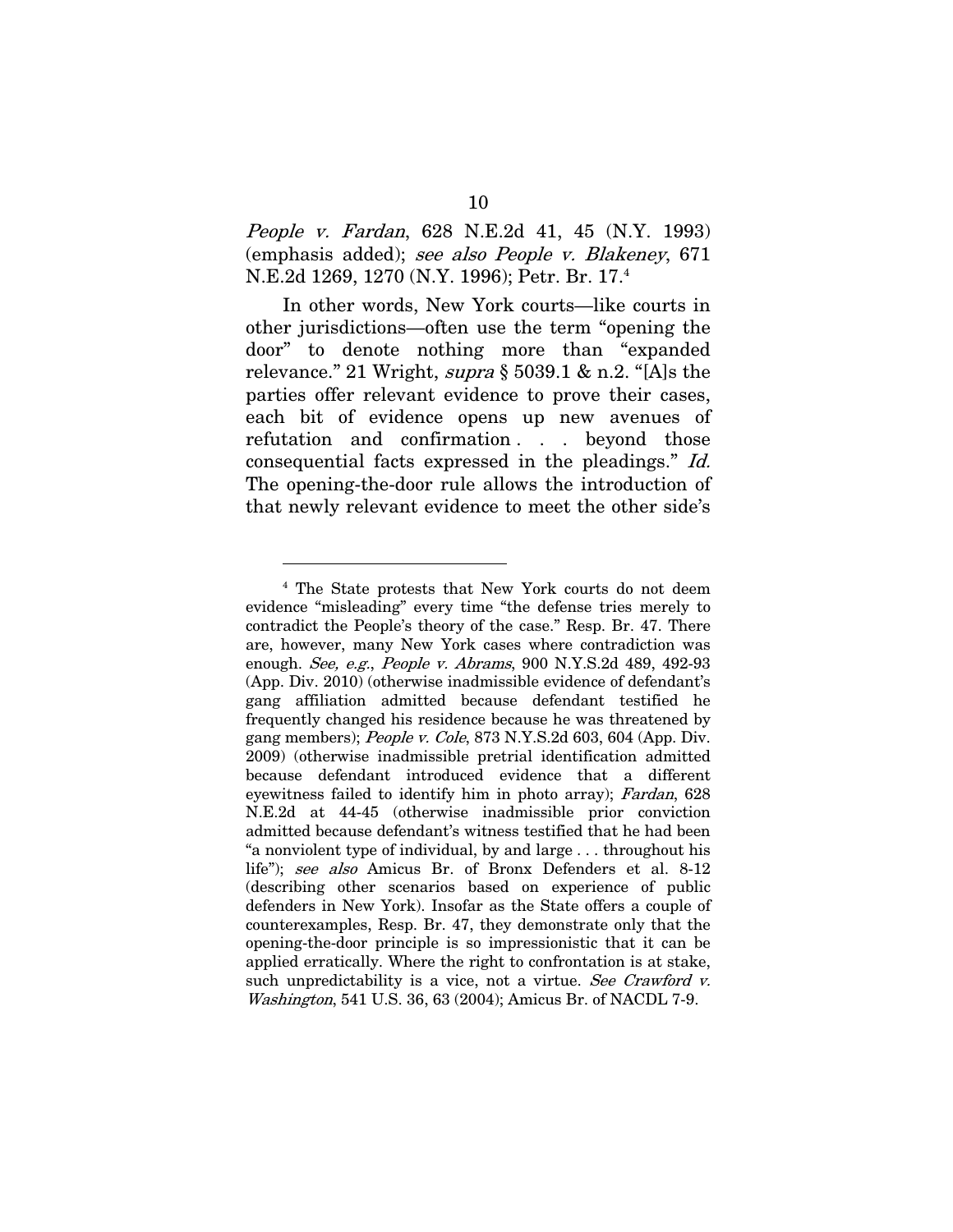arguments, and in New York also cancels out competing evidentiary bars.<sup>5</sup>

2. The New York courts admitted Morris's allocution under this concept of expanded relevance. In its merits brief, the State asserts for the first time that the trial court's application of the opening-thedoor rule here was a remedy for introducing "inadmissible" evidence or engaging in "improper" argumentation. Resp. Br. 15, 23, 39-48. But this new theory is belied by the record.

The State moved at trial to introduce Morris's allocution on the ground that petitioner's third-party defense (including his reliance on the 9-millimeter bullet found in Morris's apartment) made the allocution "relevant [to] the issues that this jury will confront." J.A. 139 (emphasis added). The State claimed that the allocution would "establish a fact that is an issue before this trial jury, which is what weapon was Nicholas Morris possessing on April 16, 2006 at the time this murder was committed." Id. 140-41.

Considering this relevance-based motion, the trial court stressed that petitioner's third-party defense

<sup>&</sup>lt;sup>5</sup> The State notes that the rule of completeness is "[a]nother example" under New York law "of the door-opening principle." Resp. Br. 33; see also Massie, 809 N.E.2d at 1105 ("incomplete" evidence can trigger rule). But as petitioner has already explained, the rule of completeness applies only where a party has introduced a fragment of an out-of-court statement. Petr. Br. 35-36. Petitioner never introduced any part of any statement by Morris. Consequently, even if the rule of completeness could sometimes allow the introduction of otherwise inadmissible testimonial hearsay—perhaps on the theory that a defendant who introduces part of a testimonial statement places that witness's testimony at issue, see Amicus Br. of Richard D. Friedman 20—that would not matter here.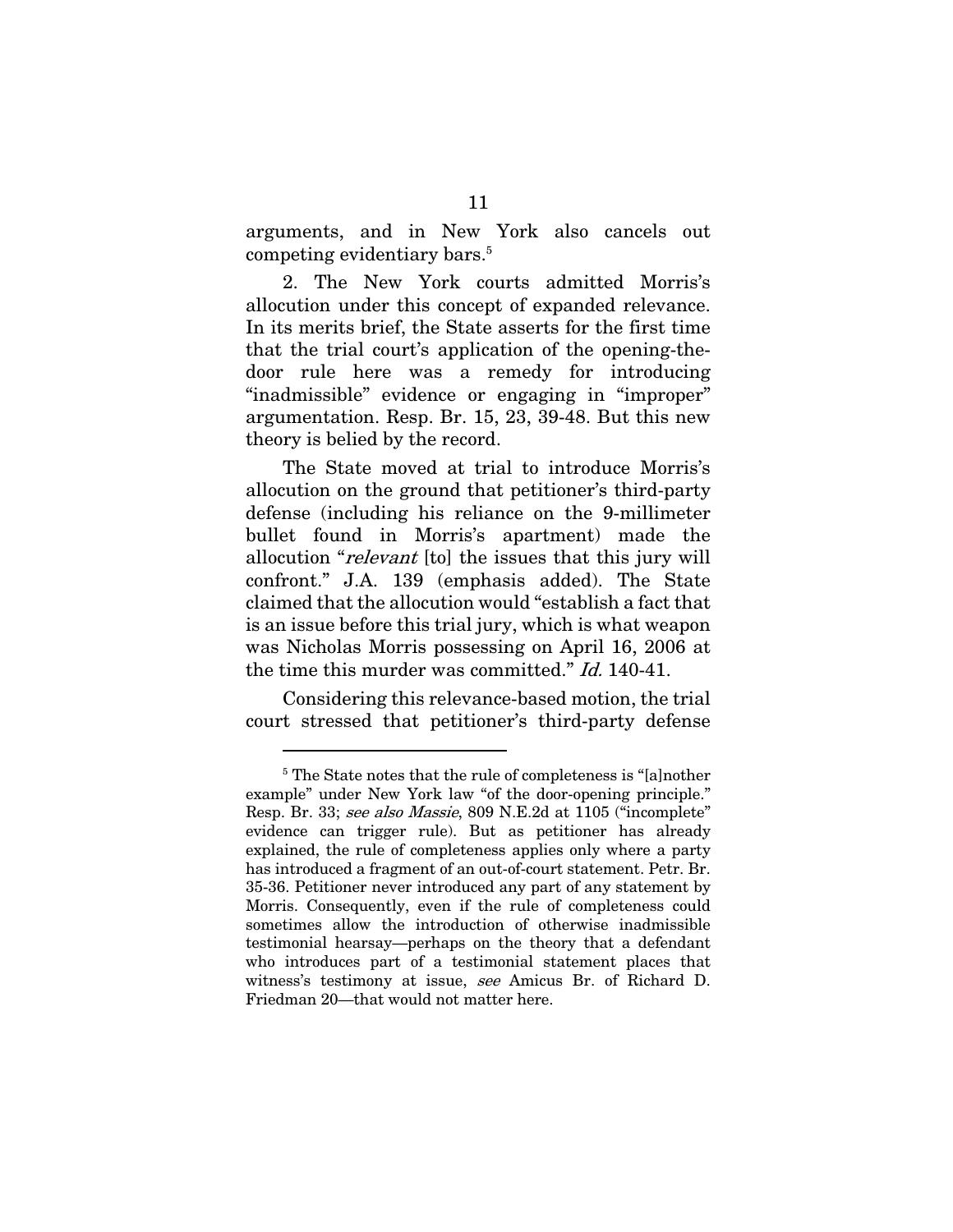was "in all respects . . . appropriate" and "probably a necessary argument to make." J.A. 185; see also id. 120 (noting that petitioner's defense was "in all respects a[] fair argument"). But the court held that the defense nevertheless opened the door to the admission of the allocution. Here is the trial court's ruling in relevant part:

It's apparent from the examination of witnesses thus far and from the defense counsel's opening that a significant aspect of the defense in this case is that Morris, who [wa]s originally prosecuted for this homicide, was, in fact, the actual shooter and that as such, the defendant, Hemphill, was excluded as the shooter. There is, however, evidence contrary to the argument presented by the defense in this case that Hemphill may have possessed a different firearm than Morris and that Morris' firearm cannot be connected to this shooting.

Morris' allocution during his plea relates to his possession of a .357. The weapon that caused the death in the case was a nine millimeter.

In my judgment, the defense's argument, which in all respects is appropriate and under the circumstances of this case probably a necessary argument to make, nonetheless, opens the door to evidence offered by the state refuting the claim that Morris was, in fact, the shooter.

#### . . . .

[T]he defense arguments in this case that we heard and arguments I anticipate, open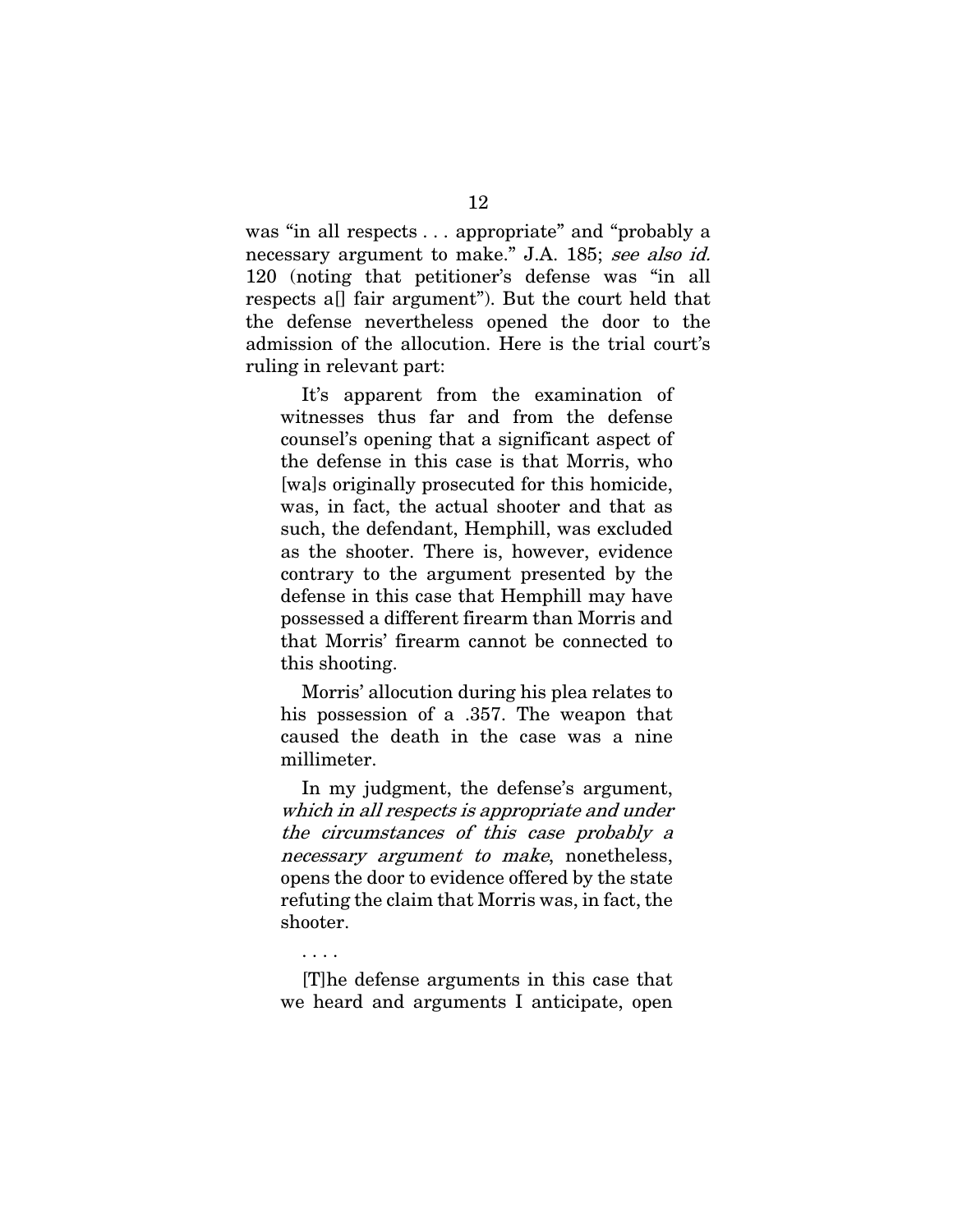the door to the admission of Morris' allocution or, at least a portion of Morris' allocution, to the extent that it acknowledges he was in possession of a weapon but that that weapon was a .357 magnum and not a nine millimeter.

And finally, that under the analysis I have made reference to . . . any *Crawford* considerations would not give rise to error.

J.A. 184-86 (emphasis added); see also id. 120 (foreshadowing this ruling with same reasoning).

The proceedings in New York's appellate courts followed the same reasoning. In the Appellate Division, the State explained that the trial court admitted the allocution because petitioner, "through his opening statement and cross-examination so far implicating Morris as the shooter, had opened the door to admitting otherwise inadmissible Crawford evidence to refute that claim." BIO App. 219. And the State defended that ruling on grounds having nothing to do with purportedly "improper" conduct. In the State's words:

During [defense] counsel's opening statement and cross-examination of witnesses, he repeatedly suggested that since Morris had .9mm ammunition on his bedside table, he must have had access to a .9mm firearm, the same type of weapon that killed David Pacheco, Jr., and made it his trial defense that Morris used a .9mm firearm to murder David. This left the jury with "incomplete and misleading" information that Morris possessed the murder weapon on the date and time of the crime (*Reid*, 19 NY3d at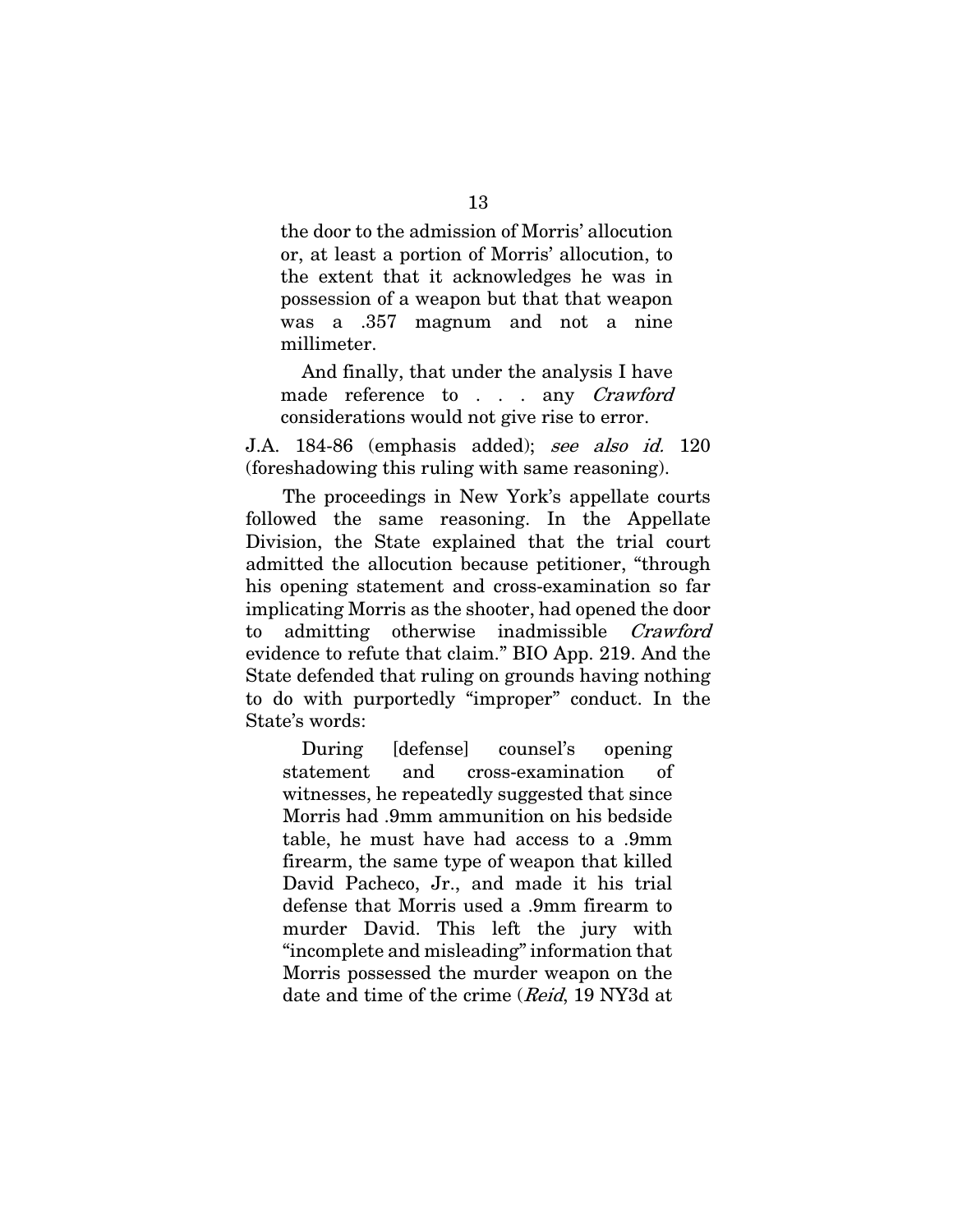388) when the available evidence established that Morris had possessed a .357 firearm on the day in question. Accordingly, admitting this plea allocution was "necessary to correct the misleading impression" (Reid, 19 NY3d at 382-83). . . . In sum, when defendant pursued a third-party culpability defense stating Morris possessed the same caliber weapon that killed the victim, he opened the door for the People to admit evidence that Morris possessed a different caliber weapon to avoid misleading the jury.

Put another way, simply because an argument is "appropriate" and "necessary" in a particular case, does not mean that it will not open the door to rebuttal evidence.

. . . .

BIO App. 226-27, 229. The Appellate Division accepted this argument, reasoning, just like the trial court, that the allocution was admissible because petitioner suggested that "Morris possessed a 9 millimeter handgun." Pet. App. 17a.

The State advanced the same argument, almost verbatim in all pertinent respects, in the New York Court of Appeals. See BIO App. 427-29. That court agreed with the State and the lower courts that the allocution was admissible to show that Morris "pled guilty to possessing a firearm other than the murder weapon." Pet. App. 2a. This allocution was not admissible because petitioner did anything wrong. It was because petitioner's defense rendered Morris an "allegedly culpable third party." Id.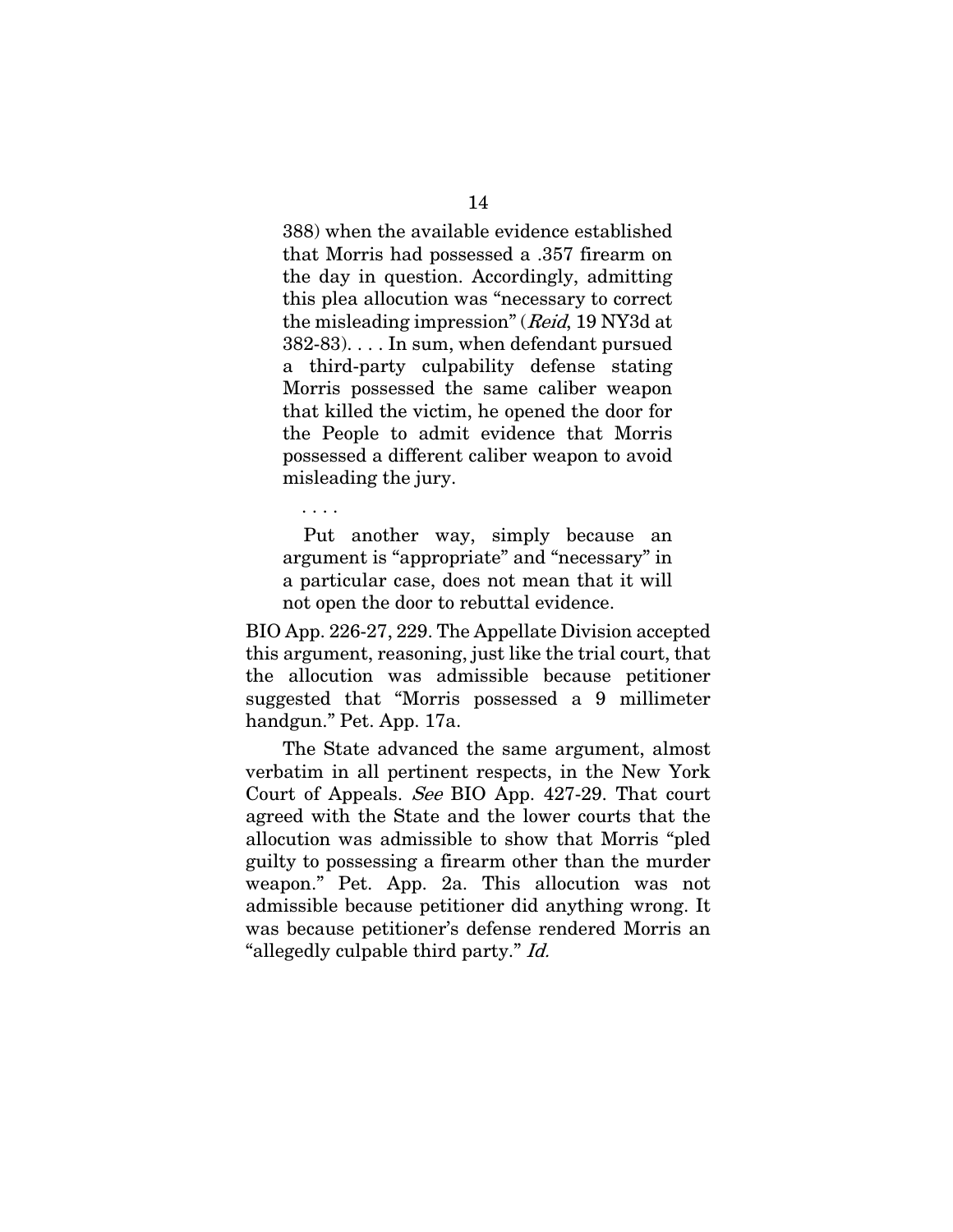# B. The Confrontation Clause does not allow the admission of testimonial hearsay simply because it becomes relevant.

The State never directly argues that the accused can lose his right to confrontation simply by mounting a defense that causes testimonial hearsay to become relevant. Nor could the State sustain any such claim. In most every scenario in which the prosecution would like to introduce testimonial hearsay, the declaration is relevant. Indeed, it is not uncommon for such a declaration to directly contradict the defendant's contentions (particularly where, as here, it comes from an alleged accomplice). Yet for centuries, courts have barred the admission of such out-of-court statements absent an opportunity for cross-examination. See Petr. Br. 18-21; Amicus Br. of Evidence & Crim. Proc. Professors 17-18. The State nevertheless references a hodgepodge of doctrines and concepts in defense of the judgment below. Each of these efforts fails.

#### 1. Waiver / equitable forfeiture

The State first suggests that opening the door, as applied here, is "the equivalent of failing to object to the confrontation violation." Resp. Br. 31; see also id. at 30 (comparing this situation to "a failure to object and preserve the issue for appeal"). This is a puzzling contention. It is true that defendants can forfeit their right to confrontation by failing to object in a timely manner. See Melendez-Diaz v. Massachusetts, 557 U.S. 305, 314 n.3 (2009). But that axiom has no bearing here. As noted above, petitioner expressly objected from the beginning that introducing Morris's allocution would be "a Crawford violation." J.A. 160. That is the converse of "failing to object."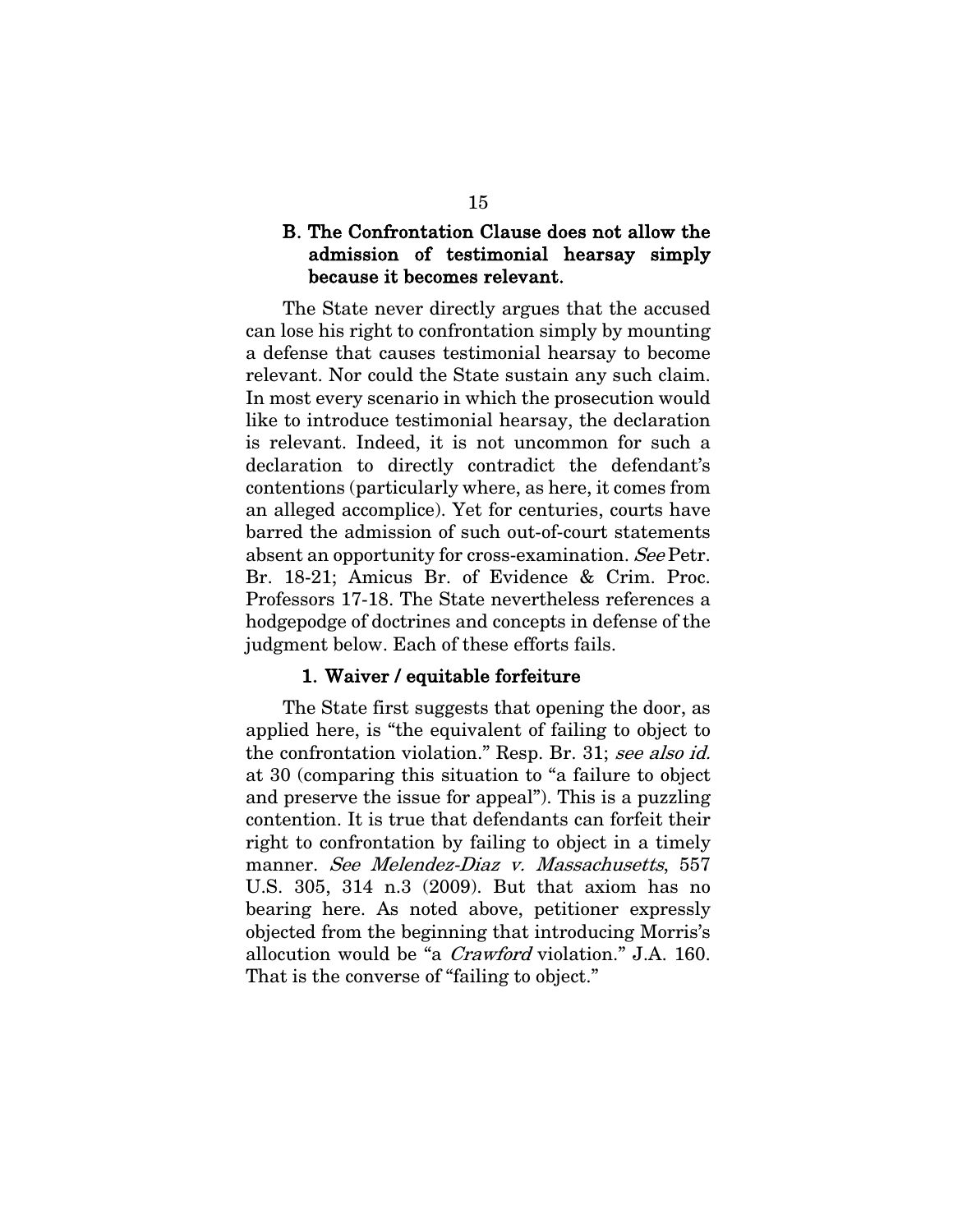Insofar as the State's analogy to "waiver" is really meant to invoke the concept of equitable forfeiture, that contention falls flat as well. The "only" historically recognized way to forfeit the right to confrontation is to "engage[] in conduct designed to prevent the witness from testifying." Giles v. California, 554 U.S. 353, 359 (2008). Petitioner did nothing of the sort here. Nor did he do anything that had even the effect of frustrating the State's ability to put Morris on the stand—or that was otherwise inconsistent with asserting his right to confrontation. Petr. Br. 27-30.<sup>6</sup> And even if some other form of misconduct could also forfeit the right, petitioner's third-party defense was "in all respects [] appropriate." J.A. 185; see also supra at 11-14.

The State's argument falters on still another level too. Even if the purpose of admitting Morris's allocution had been to counter an "improper" invitation by petitioner for the jury to "speculat[e] about what had happened to Morris's case," Resp. Br. 39, 42, 46, any "remedy" for improper actions that would otherwise violate a constitutional right must be tailored to the problem it is intended to address, see Illinois v. Allen, 397 U.S. 337, 344-46 (1970). That means a court should consider "alternatives" before allowing the introduction of otherwise inadmissible testimonial evidence. Tennessee v. Street, 471 U.S. 409, 415-16 (1986).

<sup>6</sup> The State contends that Morris was "unavailable" to testify. Resp. Br. 43. The trial court made no such finding for confrontation purposes because New York's opening-the-door rule does not require it. At any rate, petitioner had nothing to do with the State's failure to produce Morris as a witness.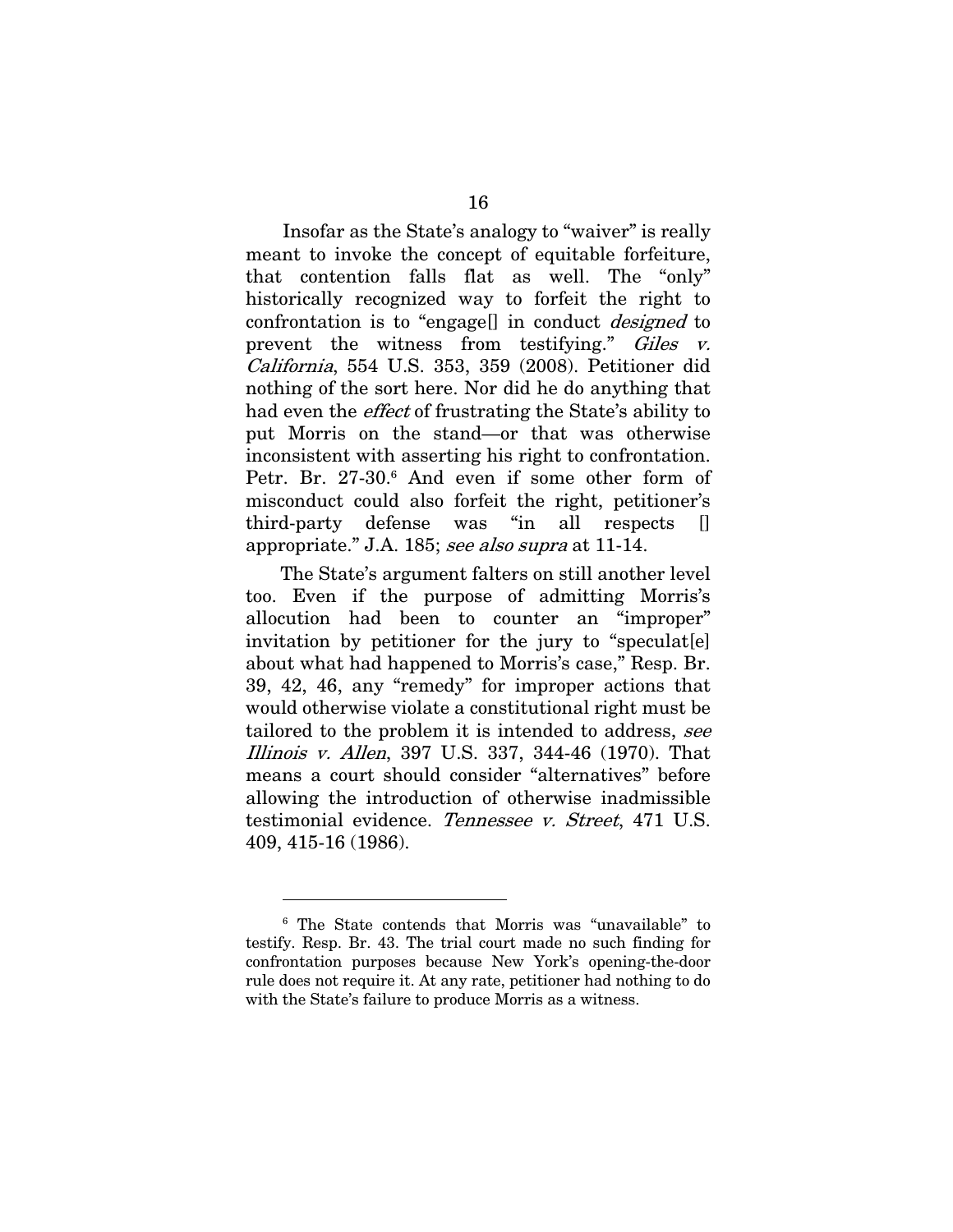Here, at least two alternatives to admitting Morris's allocution would have been readily available. First, the trial court could have struck the purportedly improper comments by petitioner's counsel and ordered the jury to disregard them. See, e.g., United States v. Young, 470 U.S. 1, 13 (1985); People v. Hodges, 654 N.Y.S.2d 279, 281 (Sup. Ct. 1997), aff'd, 692 N.Y.S.2d 92 (App. Div. 1999). Second, the trial court could have allowed the jury to learn that the State "ultimately dropped the murder charge." against Morris. Resp. Br. 45. Accordingly, even under the State's new (baseless) theory of misconduct, the trial court would still have had no legitimate basis for admitting Morris's allocution.

#### 2. Case law regarding prophylactic rules

Under Kansas v. Ventris, 556 U.S. 586 (2009), prophylactic rules are subject to judicial balancing, but constitutionally "mandate[d]" exclusionary rules are not. Id. at 590-94. The State resists this dichotomy, pointing to United States v. Robinson, 485 U.S. 25 (1988). Resp. Br. 25-26. But Robinson is fully consistent with Ventris. Robinson involved the rule adopted in Griffin v. California, 380 U.S. 609 (1965) that prohibits the prosecution from arguing to the jury that a defendant's refusal to testify is "substantive evidence of guilt." Robinson, 485 U.S. at 34. Both supporters and detractors of that rule agree it is a "prophylactic rule" with no historical foundation. Id. at 41 (Marshall, J., dissenting); see also Mitchell v. United States, 526 U.S. 314, 331-36 (1999) (Scalia, J., dissenting). Thus, the *Griffin* rule, unlike the constitutionally mandated Crawford rule, is subject to judicial balancing.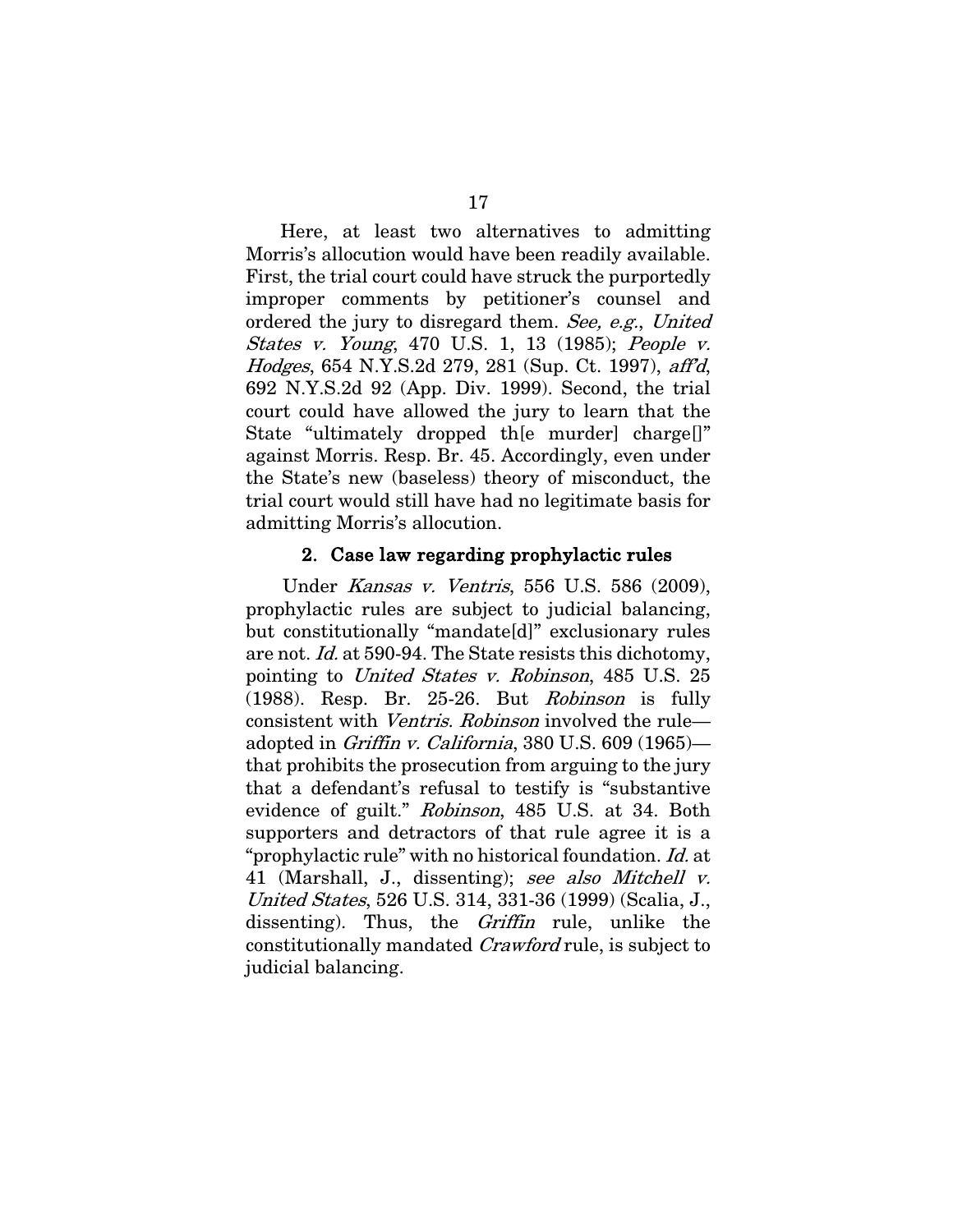The State also questions whether the Sixth Amendment truly "demands exclusion of all unconfronted [testimonial] hearsay." Resp. Br. 33. This argument, however, runs headlong into history and this Court's precedent, which make clear that "[w]hen testimonial evidence is at issue, . . . the Sixth Amendment demands what the common law required: unavailability and a prior opportunity for crossexamination." Crawford, 541 U.S. at 68; see also Giles, 554 U.S. at 376 n.7 (plurality opinion); Petr. Br. 32. Absent such a showing, testimonial hearsay is inadmissible, Crawford, 541 U.S. at 61-62 particularly where, as here, the argument for admissibility is nothing more than expanded relevance.

#### 3. "Integrity of the adversarial factfinding process"

Finally, the State makes various appeals to the "integrity of the adversarial factfinding process at trial." Resp. Br. 31; see also id. 32, 37. A group of states as amici similarly urge the Court to "reject Petitioner's attempt to secure a rule that would allow defendants to use the Confrontation Clause to manipulate the evidentiary picture in a way that subverts a trial's truth-finding process." Amicus Br. of Utah et al. 5.

These arguments are little more than pleas to erase the right to confrontation from the Sixth Amendment. The Confrontation Clause itself is designed "to advance 'the accuracy of the truthdetermining process in criminal trials.'" Street, 471 U.S. at 415 (quoting *Dutton v. Evans*, 400 U.S. 74, 89 (1970)). And it does so in a "particular manner"—by insisting that prosecutorial testimony be subject to "testing in the crucible of cross-examination."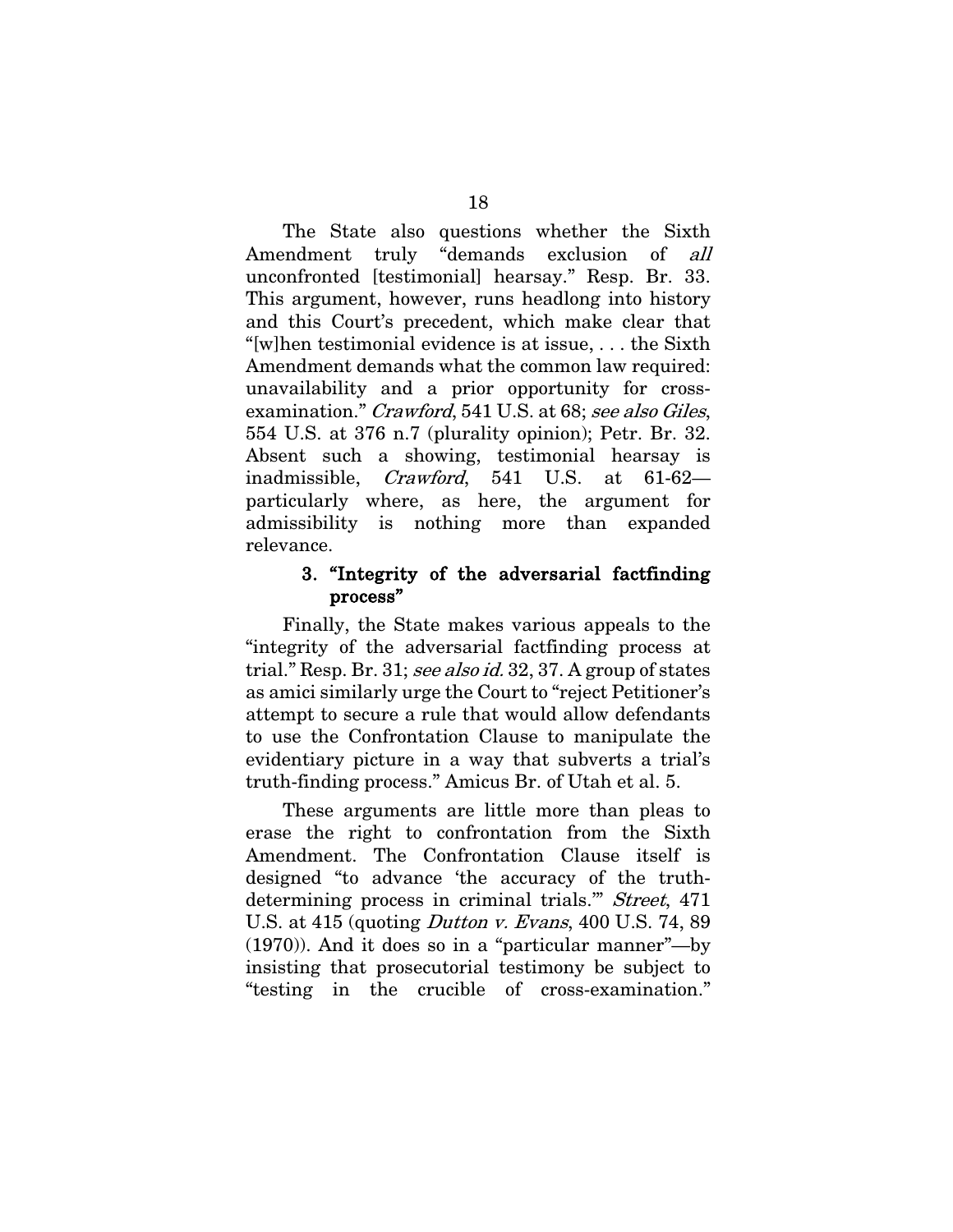Crawford, 541 U.S. at 61. "The Clause thus reflects a judgment, not only about the desirability of reliable evidence (a point on which there could be little dissent)," but also that an opportunity to crossexamine the prosecution's witnesses is essential to the ""clearing up of truth.""  $Id.$  at 61-62 (quoting 3 William Blackstone, Commentaries on the Laws of England  $*373$  (1768)); see also id. at 62 ("adversarial testing 'beats and bolts out the Truth much better'" (quoting Matthew Hale, History and Analysis of the Common Law of England 258 (1713))); Mattox v. United States, 156 U.S. 237, 242-43 (1895) ("The primary object" of the Confrontation Clause is to ensure adequate means to assess whether a witness's testimony "is worthy of belief"); Petr. Br. 22-24.

The State protests that the opening-the-door rule does not depend on judicial assessments of the "reliability" of the testimonial hearsay the prosecution seeks to introduce. Resp. Br. 31-32. It is hard to understand, however, how a trial court could determine that testimonial hearsay is "required to correct" a misimpression, id. 47, without first concluding that the hearsay is so reliable that the jury should consider it alongside whatever evidence the defendant has introduced. See Amicus Br. of Bronx Defenders et al. 5-7, 13-16. The trial court here, in fact, expressly found that the allocution "reache[d] an appropriate threshold of *reliability* to justify admission. J.A. 185 (emphasis added).

In any event, the State misses the point. The Framers deemed testimonial hearsay inadmissible unless the accused was previously able to crossexamine the unavailable declarant. That constitutional determination forecloses "any open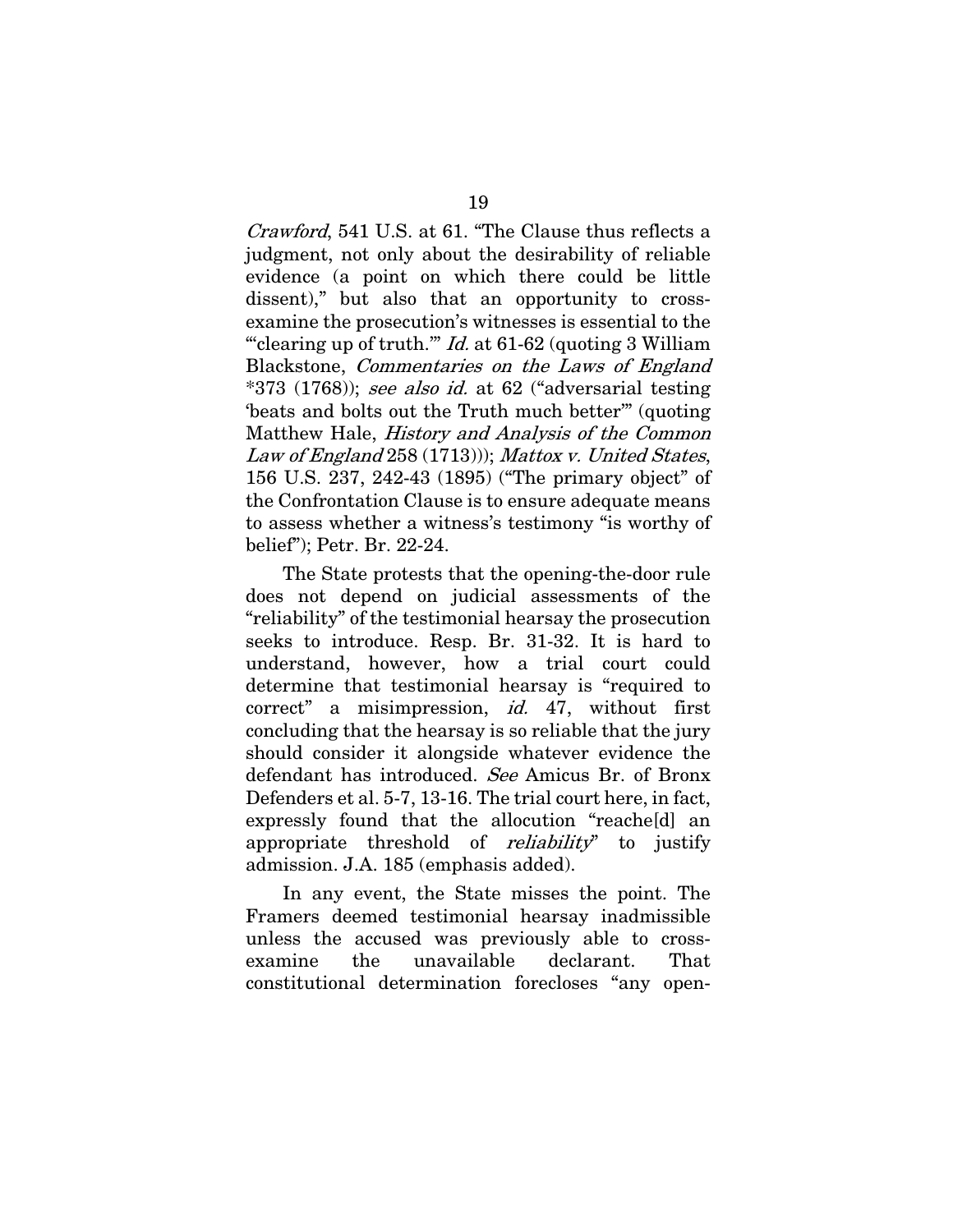ended exceptions from the confrontation requirement to be developed by the courts." Crawford, 541 U.S. at 54. Indeed, the Confrontation Clause would be "no guarantee at all if it [were] subject to whatever exceptions courts from time to time consider 'fair.'" Giles, 554 U.S. at 375 (plurality opinion); see also Amicus Br. of ACLU et al. 6-11; Amicus Br. of Const. Accountability Ctr. 9-19.

The prosecution, of course, generally may respond to defense submissions and arguments by introducing admissible evidence of its own. Here, for instance, the State was allowed to submit evidence that .357 bullets were found in Morris's apartment. See J.A. 115, 118-21. The State was also able to present Gillam's (dubious) in-court testimony that Morris possessed a .357 at the scene and that petitioner was the shooter. Tr. 979-80. But what the prosecution may not do in response to the accused's reliance on admissible evidence or a legitimate defense theory is introduce otherwise inadmissible testimonial hearsay. That is a classic violation of the Sixth Amendment right to confrontation—a guarantee that is "essential and fundamental" to "the kind of fair trial which is this country's constitutional goal," Pointer v. Texas, 380 U.S. 400, 405 (1965).

#### **CONCLUSION**

For the foregoing reasons, the judgment of the New York Court of Appeals should be reversed.